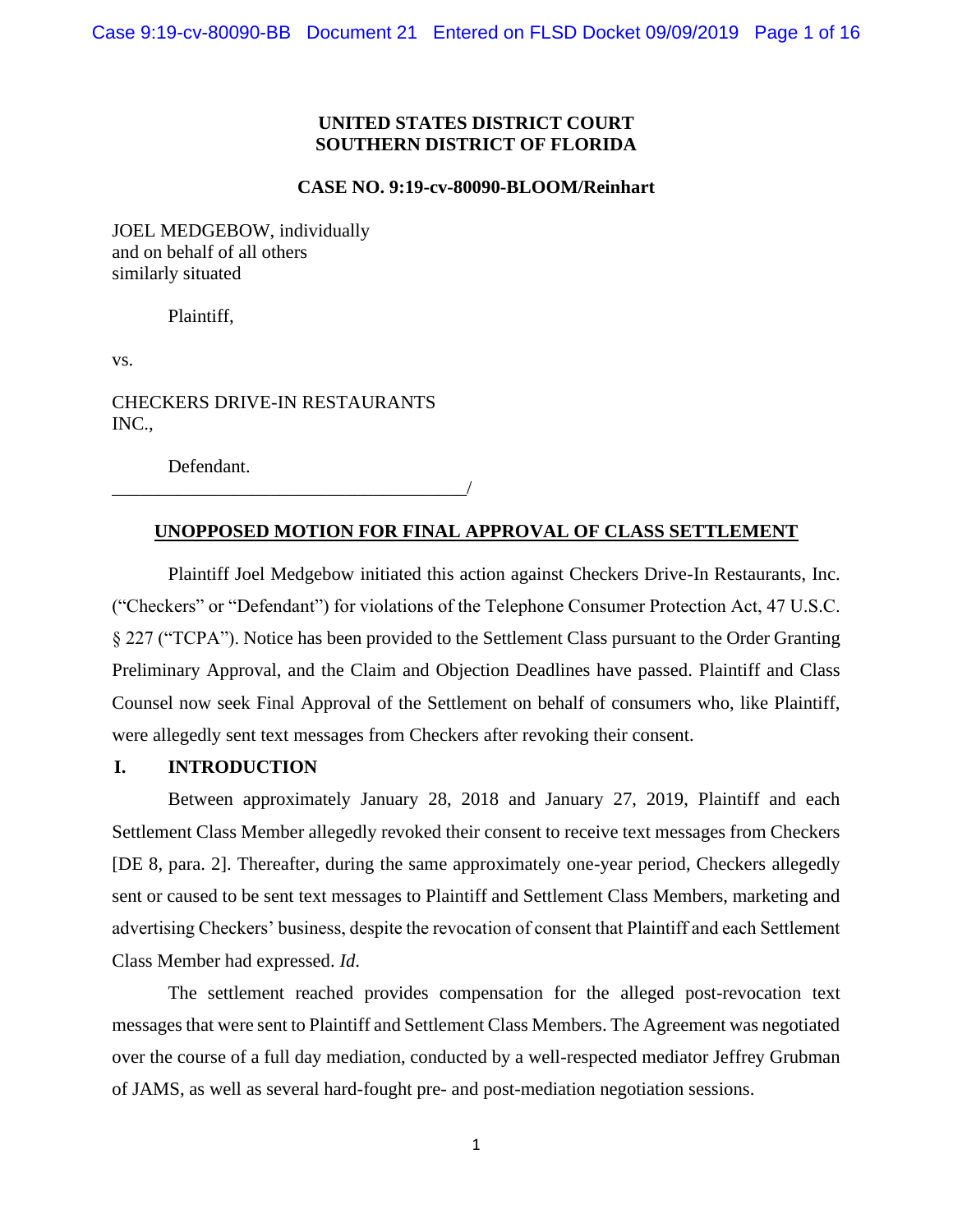Plaintiff and Class Counsel believe that the claims asserted in the Action have merit. However, taking into account the risks of continued litigation, as well as the delays and uncertainties inherent in such litigation and any subsequent appeal, it is desirable that the Action be fully and finally settled pursuant to the terms and conditions set forth in the Agreement. Plaintiff and Class Counsel have concluded that it is in the best interests of the class to settle the Action.

The Agreement required Checkers to fund a settlement in the amount up to \$3,461,850.00, from which it is required to pay \$450.00 to Settlement Class members who submit a valid Claim, and potential awards of attorneys' fees and costs and a Service Award to the named Plaintiff, as well as injunctive relief.

Plaintiff and Class Counsel now request that the Court: (1) grant Final Approval to the Settlement; (2) certify for settlement purposes the Settlement Class, pursuant to Rule 23(a), Rule 23(b)(3) and Rule 23(e) of the Federal Rules of Civil Procedure; (3) appoint Plaintiff as Class Representative; (4) appoint as Class Counsel the attorneys listed in paragraph I of the Agreement; (5) approve the Plaintiff's requested Service Award; (6) award Class Counsel attorneys' fees and reimbursement of certain expenses; and (7) enter Final Judgment dismissing the Action with prejudice.

### **II. MOTION FOR FINAL APPROVAL**

# **A. Procedural History**

On January 23, 2019, Plaintiff filed his original class action complaint against Checkers alleging that Checkers violated the Telephone Consumer Protection Act ("TCPA"), a federal privacy statute which affords consumers a private right of action, seeking statutory damages for the Class. [DE 1].

Following waiver of service, Plaintiff and Checkers voluntarily exchanged information and informal discovery and agreed to an early mediation before Jeffrey Grubman of JAMS in Miami, Florida on April 18, 2019. To conserve resources while the Parties explored resolution and prepared for mediation, Plaintiff and Checkers filed a Joint Motion to Stay Proceedings Pending Mediation on March 15, 2019. [DE 6]. The Court stayed the case until April 22, 2019, ordered Checkers to file its Answer by April 29, 2019, and ordered the parties to file their Joint Scheduling Report by May 6, 2019. [DE 7].

The Parties attended mediation as scheduled on April 18, 2019. A settlement was reached in principle and the parties later drafted a term sheet memorializing the basic settlement terms. The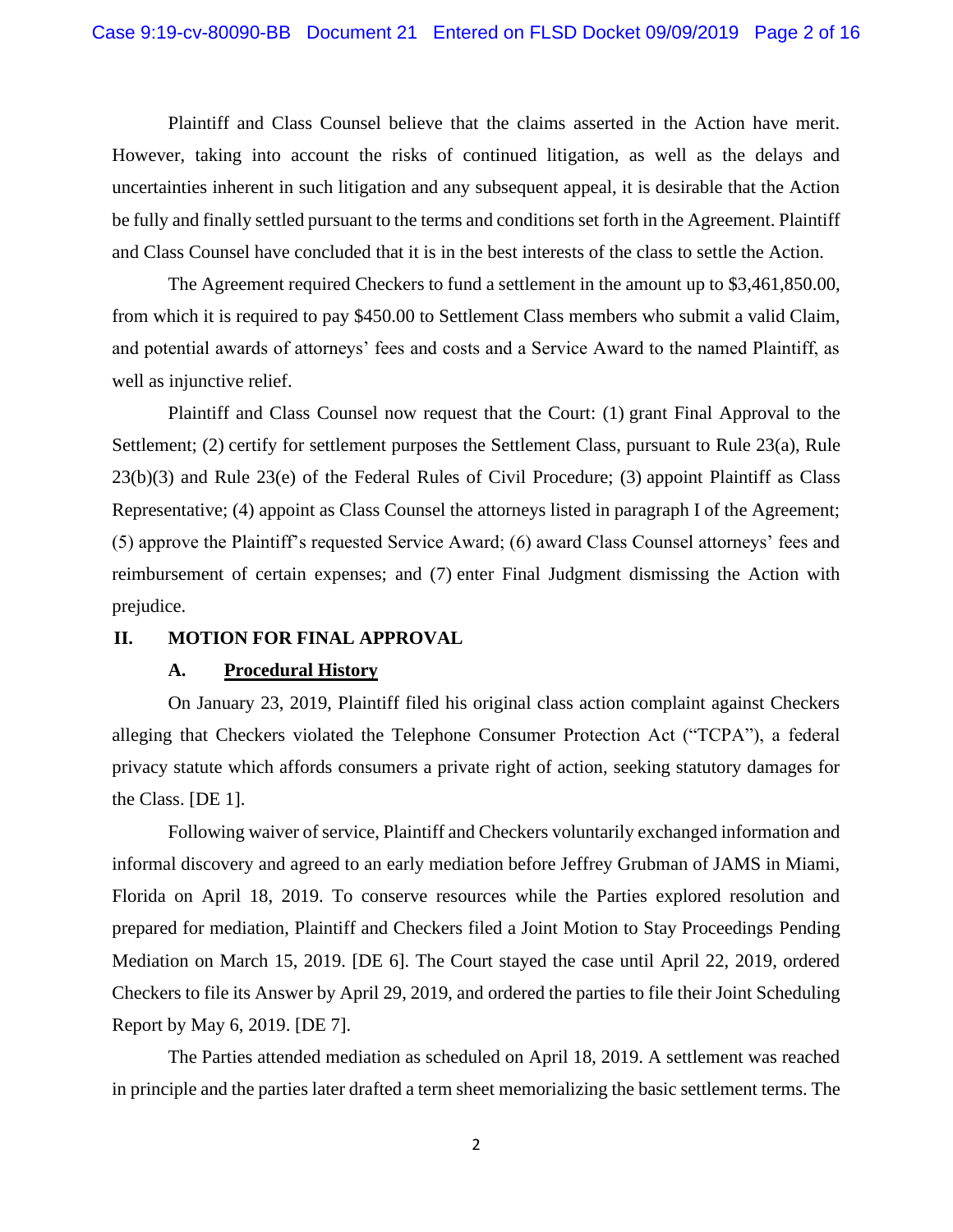other essential terms of the Agreement were negotiated over the course of month following mediation. While exchanging informal discovery, it was learned that the class of individuals similarly situated to Plaintiff consisted of those who allegedly expressly revoked consent during the limited time period of January 28, 2018 to January 27, 2019, yet they all allegedly continued to be sent multiple unwanted text advertisements during that same approximate one-year period. Accordingly, following mediation, Plaintiff filed his Amended Complaint to narrow and more clearly define the class definition based on the facts that were discovered. [DE 8].

On May 22, 2019, Plaintiff filed his Unopposed Motion for Preliminary Approval [DE 15], which was granted on May 28, 2019. *See* Order Granting Preliminary Approval [DE 17]. On July 9, 2019, Kurtzman Carson Consultants LLC ("KCC"), the Settlement Administrator, disseminated Class Notice in accordance with the Court approved notice plan. On July 29, 2019, Plaintiff filed his Application for Service Award, Attorneys' Fees, And Costs [DE 19]. The Claim Submission deadline and Objection/Opt-Out deadline was August 13, 2019.

# **B. Summary of the Settlement**

The Settlement terms are detailed in the Agreement. *See* Settlement Agreement [DE 15-1]. The following is a summary of its material terms.

# **1.** *The Settlement Class*

The Settlement Class is an opt-out class under Rule 23(b)(3) of the Federal Rules of Civil Procedure. The Settlement Class is defined as:

All persons in the United States (i) identified in the Settlement Class List (ii) who between January 28, 2018 and the date of preliminary approval (the "Class Period"), attempted to unsubscribe from receiving text messages from Checkers' short code 88001, by texting "stop," "cancel," "unsubscribe," "end," "quit," "optout," "opt out," "remove," "cancelar," "arret," or "arrette" (or any variation thereof) and were subsequently sent text message advertisements or promotions from Checkers to their cellular telephone and did not re-subscribe to receive text messages.

Agreement at I.GG.

# **2.** *Monetary Relief*

The Settlement requires Defendant to make available up to \$3,461,850.00 for the benefit of the Settlement Class. In order to receive a portion of the Settlement Fund, Settlement Class members were required to complete a Claim Form.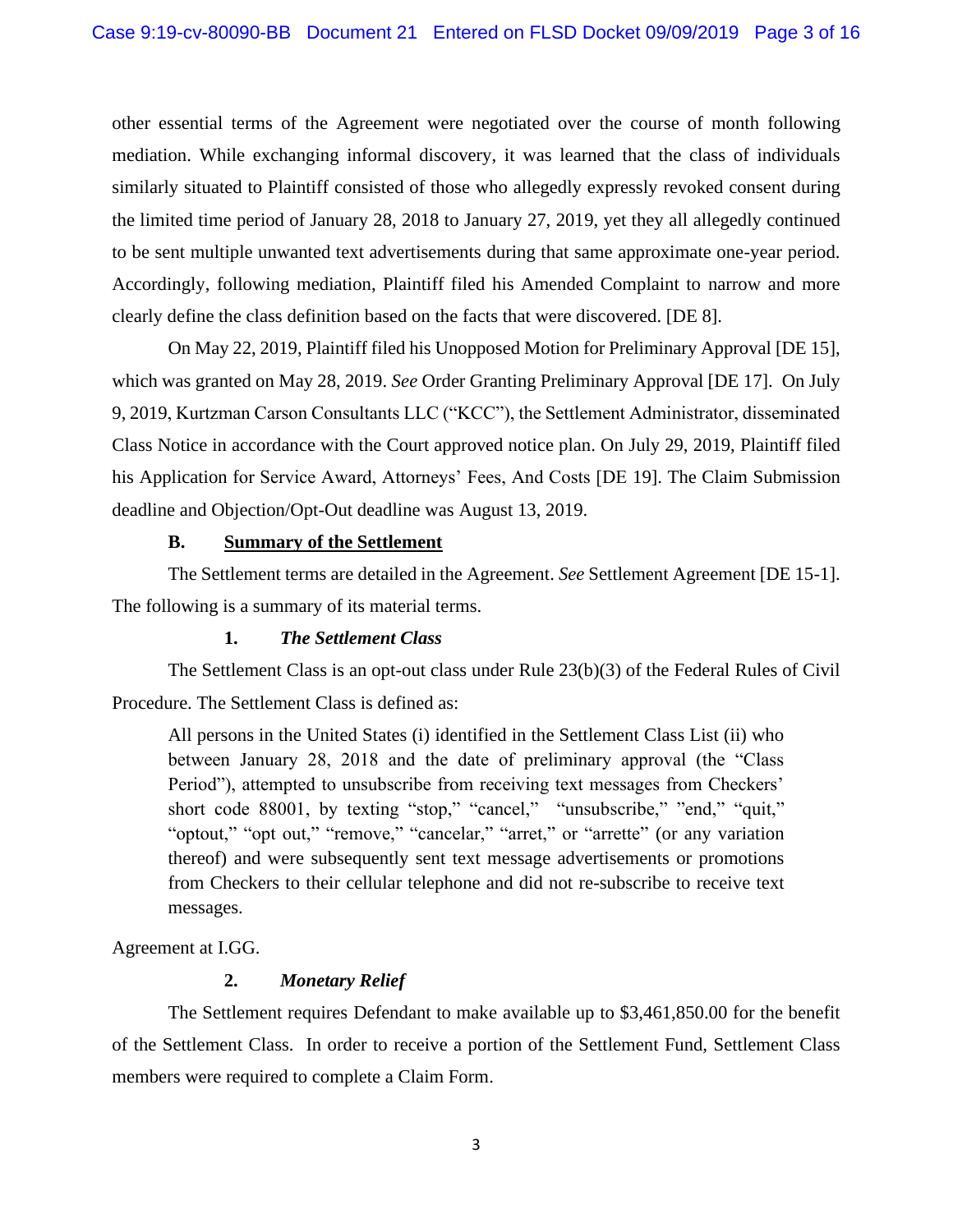Direct notice was provided by U.S. Mail (and e-mailed if e-mail was provided by a Settlement Class Member) and Claim Forms were available at the Settlement Website. Each Settlement Class member who submitted a valid Claim Form shall receive a cash Claim Settlement Payment in the amount of \$450.00.

The Claim Submission deadline was August 13, 2019. Five hundred twenty (520) timely valid claims were submitted. *See* Declaration of Jeremy Neville on behalf of KCC, at ¶2, as attached hereto as **Exhibit A.**

#### **3.** *Class Release*

In exchange for the benefits conferred by the Settlement, all Settlement Class Members will be deemed to have released Defendant from claims related to the subject matter of the Action. The detailed release language is found in Section V of the Agreement.

# **4.** *Settlement Notice*

The Notice Program was designed to provide the best notice practicable and was tailored to use the information Defendant had available about Settlement Class members. The Notice Program was reasonably calculated under the circumstances to apprise the Settlement Class of the pendency of the Action, the terms of the settlement, Class Counsel's Attorneys' Fee application and request for Service Award for Plaintiff, and their rights to opt-out of the Settlement Class or object to the Settlement. *See* Neville Decl. at ¶3-6; *see also* Declaration of Joshua Eggnatz ("Eggnatz Decl.") [DE 19-1]. The Notices and Notice Program constituted sufficient notice, and satisfied all applicable requirements of law including, but not limited to, Federal Rule of Civil Procedure 23 and the constitutional requirement of due process.

The Notice Program was implemented and carried out in accordance with the Order Granting Preliminary Approval and the terms of the Agreement. *See id*.

# **1.** *Service Award, Attorneys' Fees and Costs*

Class Counsel petitioned for a Service Award of \$5,000 for the Class Representative. Agreement at II.D.2. Class Counsel also petitioned for attorneys' fees of up to thirty percent (30%) of the Settlement Fund, plus expenses not to exceed Fifteen Thousand Dollars (\$15,000.00). Agreement, II.D.1. Plaintiffs Application for Service Award, Attorneys' Fees, and Costs was filed and posted to the Settlement Website on July 29, 2019. *See* [DE 19].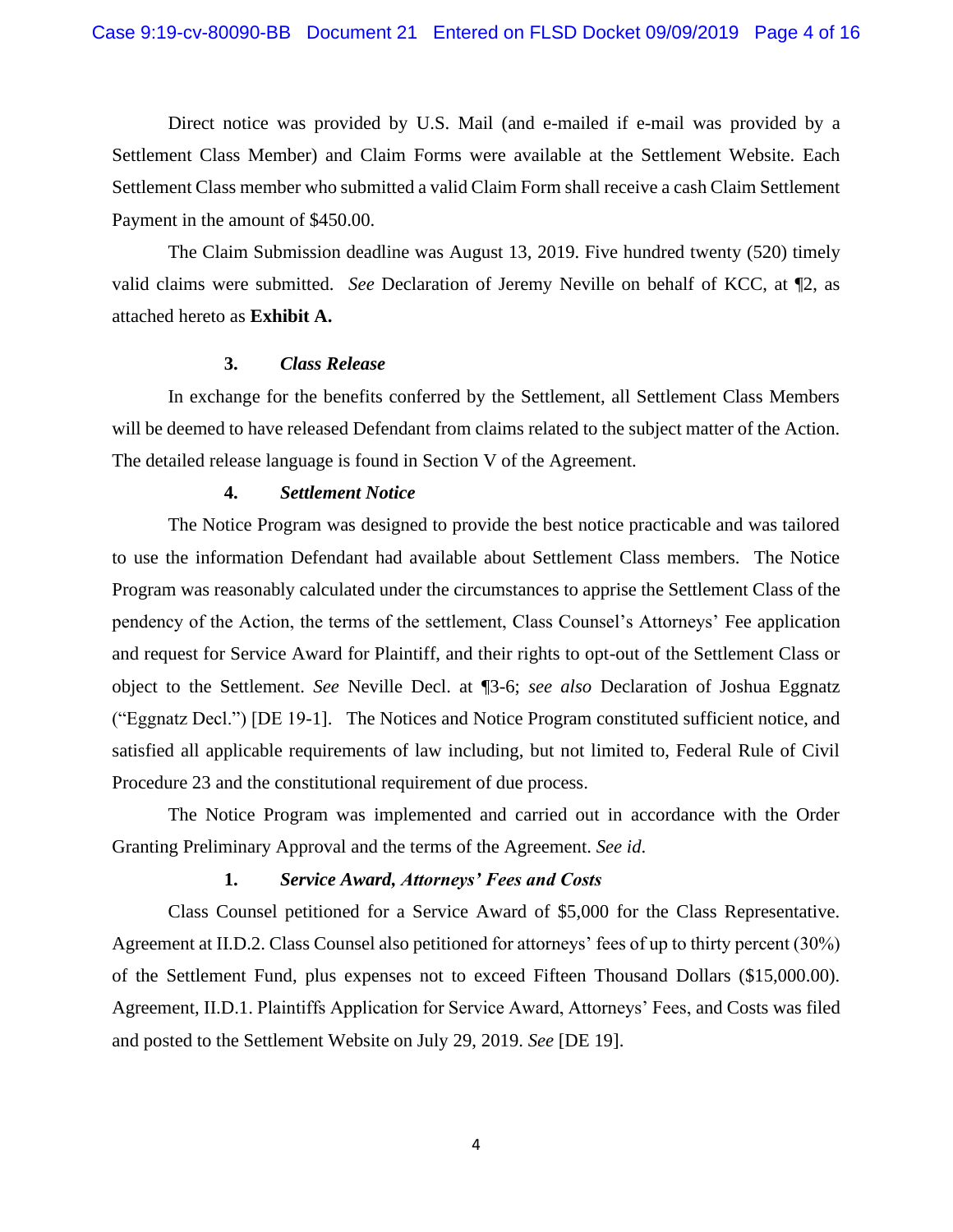# **C. Argument**

Court approval is required for settlement of a class action. FED. R. CIV. P. 23(e). Federal courts have long recognized a strong policy and presumption in favor of class settlements. The Rule 23(e) analysis should be "informed by the strong judicial policy favoring settlements as well as the realization that compromise is the essence of settlement." *In re Chicken Antitrust Litig. Am. Poultry*, 669 F.2d 228, 238 (5th Cir. 1982). In evaluating a proposed class settlement, the Court "will not substitute its business judgment for that of the parties; 'the only question . . . is whether the settlement, taken as a whole, is so unfair on its face as to preclude judicial approval.'" *Rankin v. Rots*, 2006 WL 1876538, at \*3 (E.D. Mich. June 28, 2006). Class settlements minimize the litigation expenses of the parties and reduce the strain that litigation imposes upon already scarce judicial resources. Therefore, "federal courts naturally favor the settlement of class action litigation." *Isby v. Bayh*, 75 F.3d 1191, 1196 (7th Cir. 1996). The Settlement here is more than sufficient under Rule 23(e) and Final Approval is clearly warranted.

# **1.** *Notice was the Best Practicable and was Reasonably Calculated to Inform the Settlement Class of its Rights***.**

The Notice Program consisted of: (1) direct mail postcard notice, and by e-mail if provided, ("Mailed Notice") to each Settlement Class member; and (2) a "Long-Form" notice with more detail than the direct mail notice, which has been available on the Settlement Website and via mail upon request. *See* Neville Decl.

Each facet of the Notice Program was timely and properly accomplished. The Notice Administrator received data from Defendant that identified a combination of names, cellular telephone numbers, and/or e-mails, and was able to identify mailing information for 6,476 Settlement Class members. Neville Decl. at ¶ 2. The Notice Administrator delivered direct notice to 6,476 identified class members' postal addresses and 600 identified email addresses. *Id.* Prior to mailing the postcards the Administrator ran them through the National Change of Address Database. *Id*. The Notice Administrator performed follow up research to attempt locate correct addresses for any undeliverable Mail Notice so it could re-mail postcards to Settlement Class members whose initial postcard notices were returned by the postal service prior to the Claims Deadline. *Id*. at ¶¶ 2, 9.

The Notice Administrator also established the Settlement Website, www.cdirsettlement.com, which went live on July 9, 2019. Neville Decl. at ¶ 3. The Long Form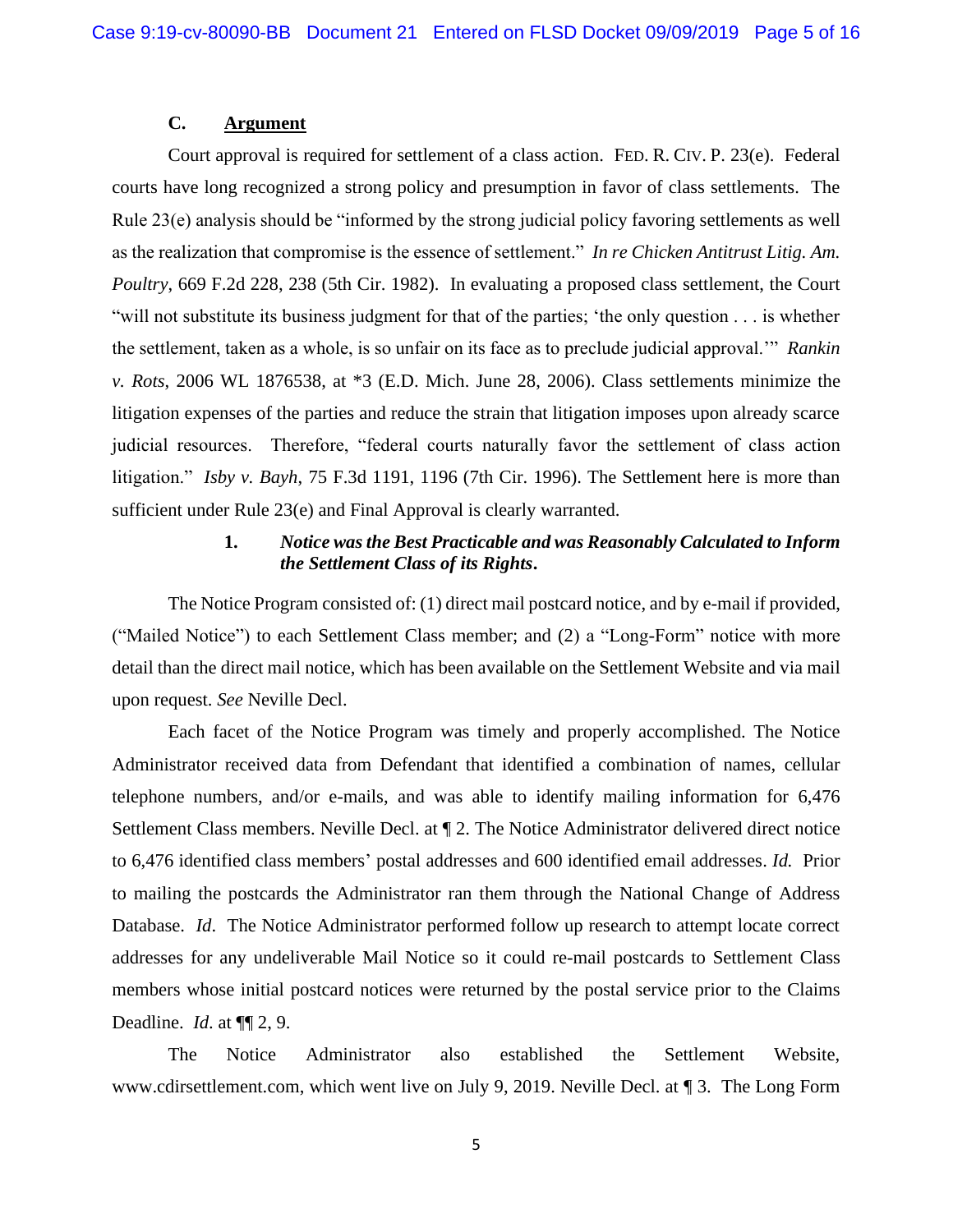Notice, along with other key pleadings, have been available on the Settlement Website and upon request to the Settlement Administrator, to enable Settlement Class members to obtain detailed information about the Action and the Settlement. *Id*. In addition, a toll-free number was established. *Id*. at ¶ 3. By calling, Settlement Class members are able listen to answers to frequently asked questions and speak with a staffed trained specialist. *Id*. at ¶ 6.

The Court-approved Notice and Notice Program satisfied due process requirements because they described "the substantive claims . . . [and] contain[ed] information reasonably necessary to make a decision to remain a class member and be bound by the final judgment." *In re Nissan Motor Corp. Antitrust Litig*., 552 F.2d at 1104-05. The Notice, among other things, defined the Settlement Class, described the release provided to Defendant under the Settlement, as well as the amount and proposed distribution of the Settlement proceeds, and informed Settlement Class members of their right to opt-out or object, the procedures for doing so, and the time and place of the Final Approval Hearing. It also notified Settlement Class members that a final judgment would bind them unless they opted-out and told them where they could get more information. Further, the Notice described Class Counsel's intention to seek attorneys' fees of up to 30% of the Settlement Fund, plus litigation expenses, and a Service Award for the Class Representative. Hence, Settlement Class members were provided with the best practicable notice that was "reasonably calculated, under [the] circumstances, to apprise interested parties of the pendency of the action and afford them an opportunity to present their objections." *Shutts*, 472 U.S. at 812 (quoting *Mullane*, 339 U.S. at 314-15).

The Settlement Administrator has received no requests for exclusion and *no objections* to the Settlement had been filed. Neville Decl. at ¶ 3.

# **2.** *The Settlement Should Be Approved as Fair, Adequate and Reasonable***.**

In deciding whether to approve the Settlement, the Court will analyze whether it is "fair, adequate, reasonable, and not the product of collusion." *Leverso v. Southtrust Bank*, 18 F.3d 1527, 1530 (11th Cir. 1994); *see also Bennett v. Behring Corp*., 737 F.2d 982, 986 (11th Cir. 1984). A settlement is fair, reasonable and adequate when "the interests of the class as a whole are better served if the litigation is resolved by the settlement rather than pursued." *In re Lorazepam & Clorazepate Antitrust Litig*., MDL No. 1290, 2003 WL 22037741, at \*2 (D.D.C. June 16, 2003) (quoting *Manual for Complex Litigation (Third)* § 30.42 (1995)). Importantly, the Court is "not called upon to determine whether the settlement reached by the parties is the best possible deal,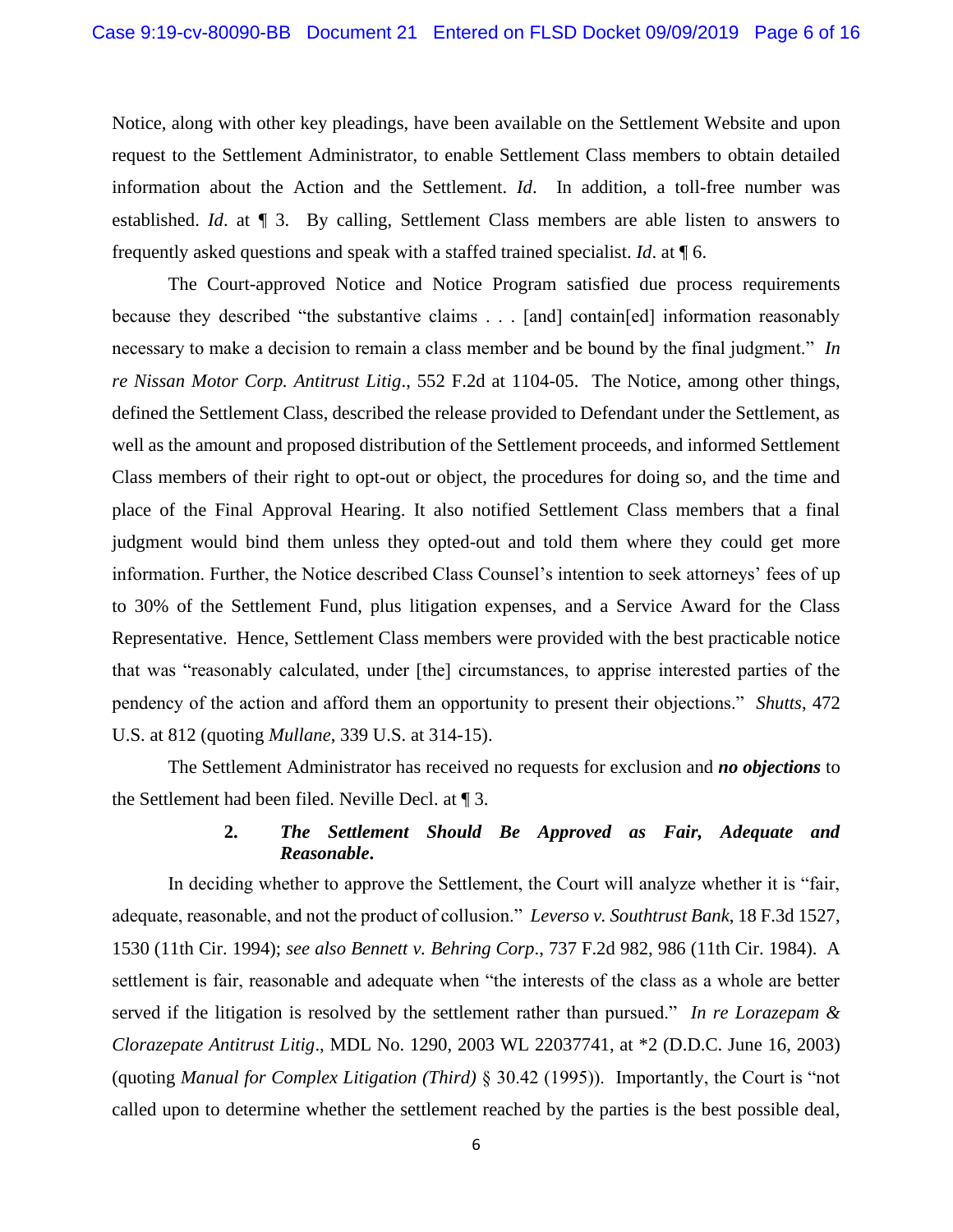nor whether class members will receive as much from a settlement as they might have recovered from victory at trial." *In re Mexico Money Transfer Litig*., 164 F. Supp. 2d 1002, 1014 (N.D. Ill. 2000) (citations omitted).

The Eleventh Circuit has identified six factors to be considered in analyzing the fairness, reasonableness and adequacy of a class settlement under Rule 23(e):

- (1) the existence of fraud or collusion behind the settlement;
- (2) the complexity, expense, and likely duration of the
- litigation;

(3) the stage of the proceedings and the amount of discovery completed;

- (4) the probability of the plaintiffs' success on the merits;
- (5) the range of possible recovery; and
- (6) the opinions of the class counsel, class representatives, and

the substance and amount of opposition to the settlement.

*Leverso*, 18 F.3d at 1530 n.6; *see also Bennett*, 737 F.2d at 986. The analysis of these factors set forth below shows this Settlement to be eminently fair, adequate and reasonable.

# **a. The Settlement Was the Result of Arm's-Length Negotiations with the Assistance of an Experienced Mediator.**

Plaintiff and the Settlement Class were represented by experienced counsel throughout the negotiations. Class Counsel and Defendant engaged in a formal mediation, as well as several pre and post mediation informal settlement negotiations, all overseen by an experienced and wellrespected mediator. All negotiations were arm's-length and extensive. S*ee Perez v. Asurion Corp*., 501 F. Supp. 2d 1360, 1384 (S.D. Fla. 2007) (concluding that class settlement was not collusive in part because it was overseen by "an experienced and well-respected mediator"); Eggnatz Decl.  $\P$ 4.

# **b. The Settlement Will Avert Years of Complex and Expensive Litigation.**

The claims and defenses here are complex. Recovery by any means other than settlement would require additional years of litigation. *See United States v. Glens Falls Newspapers, Inc.*, 160 F. 3d 853, 856 (2d Cir. 1998) (noting that "a principal function of a trial judge is to foster an atmosphere of open discussion among the parties' attorneys and representatives so that litigation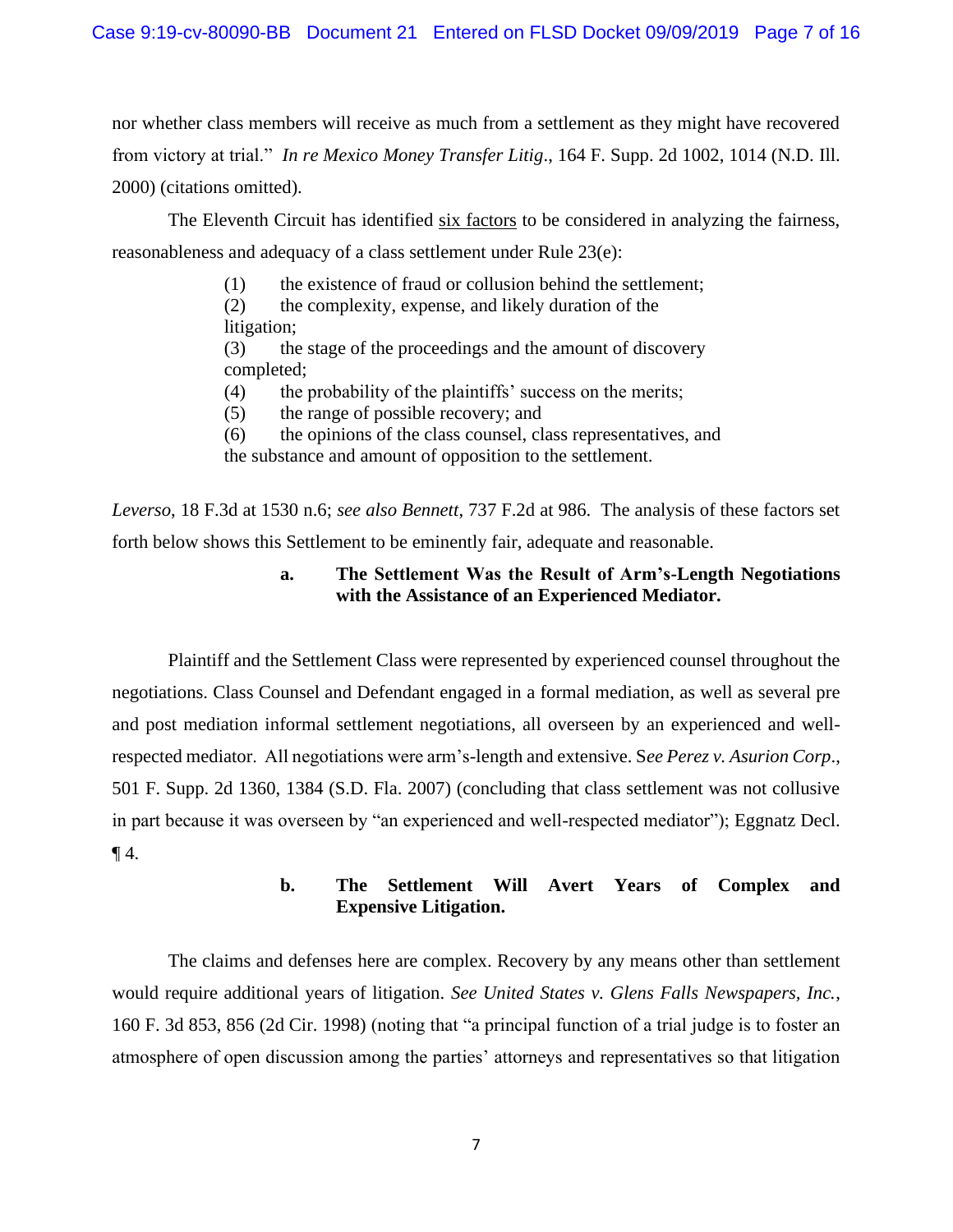may be settled promptly and fairly so as to avoid the uncertainty, expense and delay inherent in a trial.").

In contrast, the Settlement provides immediate and substantial monetary benefits to the Settlement Class. Where unnecessary additional costs and delay are likely to be incurred absent a settlement, "it [is] proper to take the bird in the hand instead of a prospective flock in the bush." *Lipuma American Express Co.,*406 F. Supp. 2d 1298, 1323 (S.D. Fla. 2005) (quoting *In re Shell Oil Refinery,* 155 F.R.D. 552, 560 (E.D.La.1993)); *See also Perez*, 501 F. Supp. 2d at 1381 ("With the uncertainties inherent in pursuing trial and appeal of this case, combined with the delays and complexities presented by the nature of the case, the benefits of a settlement are clear.").

Particularly because the "demand for time on the existing judicial system must be evaluated in determining the reasonableness of the settlement," *Ressler v. Jacobson*, 822 F. Supp. 1551, 1554 (M.D. Fla. 1992) (citation omitted), there can be no doubt about the adequacy of the present Settlement, which provides reasonable benefits to the Settlement Class.

# **c. The Facts Are Sufficiently Developed to Enable Class Counsel to Make a Reasoned Judgment.**

Courts also consider "the degree of case development that class counsel have accomplished prior to settlement" to ensure that "counsel had an adequate appreciation of the merits of the case before negotiating." *In re General Motors Corp. Pick-up Truck Fuel Tank Prods. Liab. Litig*., 55 F.3d 768, 813 (3d Cir. 1995). At the same time, "[t]he law is clear that early settlements are to be encouraged, and accordingly, only some reasonable amount of discovery should be required to make these determinations." *Ressler*, 822 F. Supp. at 1555.

Class Counsel negotiated the Settlement with the benefit of targeted informal party and non-party discovery. Eggnatz Decl. ¶ 5. [DE 19-1]. Specifically, Class Counsel obtained information about the dialing system used and the circumstances that lead to the transmission of the subject text messages. Class Counsel also obtained documents evidencing the content and number of texts transmitted. Class Counsel also spent considerable time researching Defendant's numerous defenses. As such, Class Counsel's analysis and understanding of the legal obstacles positioned them to evaluate with the strengths and weaknesses of Plaintiff's claims and Defendant's defenses, as well as the range and amount of damages that were potentially recoverable if the Action proceeded to judgment on a class-wide basis. *Id*.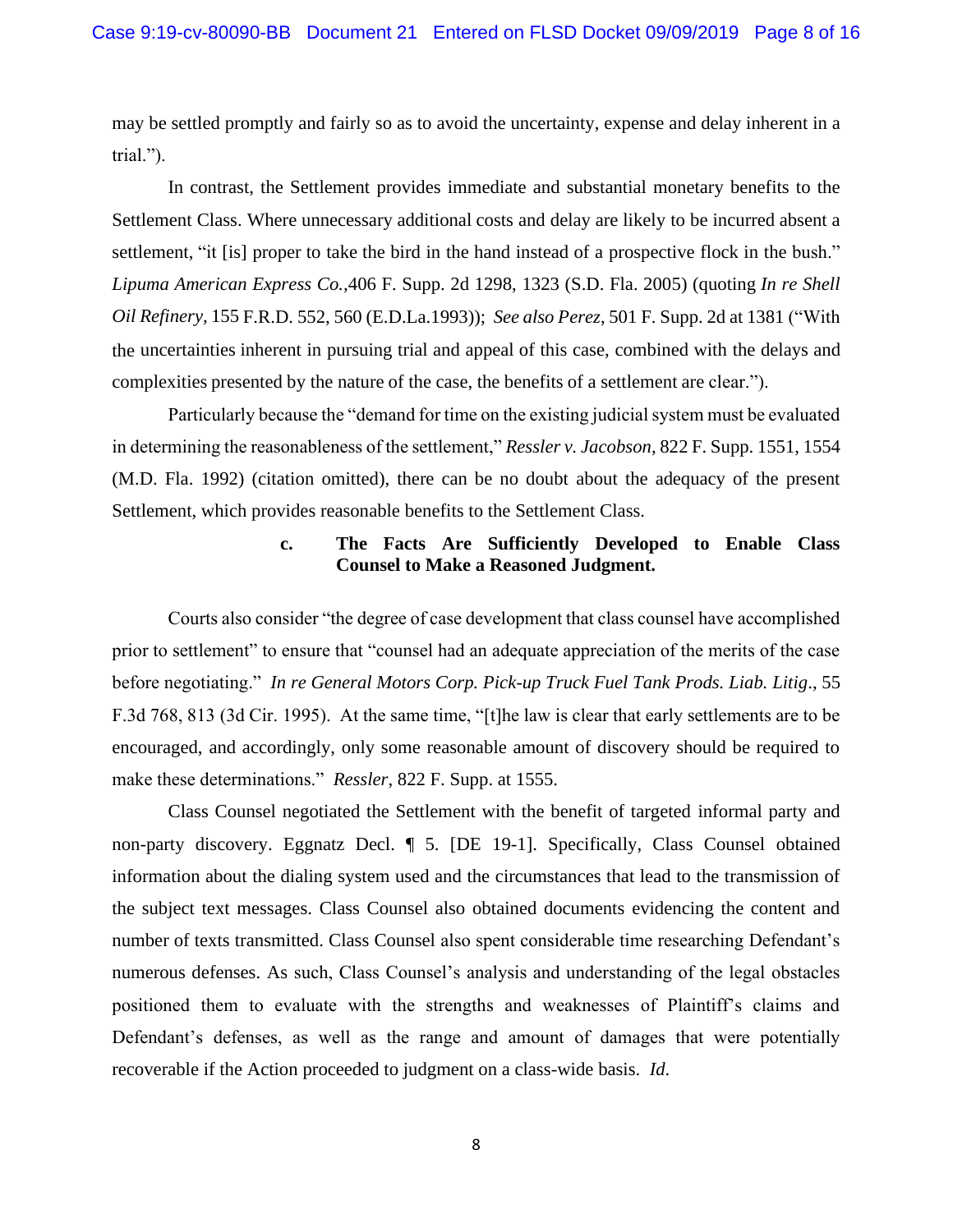# **d. Plaintiff and the Class Faced Significant Obstacles to Prevailing.**

The "likelihood and extent of any recovery from the defendants absent . . . settlement" is another important factor in assessing the reasonableness of a settlement. *Domestic Air*, 148 F.R.D. at 314. Where success at trial is not certain for plaintiffs, this factor weighs in favor of approving the settlement. *See Fresco v. Auto. Directions, Inc.*, No. 03-CIV-61063-MARTINE, 2009 WL 9054828, at \*4 (S.D. Fla. Jan. 20, 2009). Class Counsel believes that Plaintiff had a strong case against Defendant. Even so, Class Counsel are mindful that Defendant advanced significant defenses that would have been required to overcome in the absence of the Settlement. Plaintiff faced significant litigation risks. Plaintiff bears the burden of proving that the dialing system used to send the subject text messages is an automatic telephone dialing system ("ATDS"). Defendant denies that the subject text messages were sent with an ATDS. Plaintiff contends that a system is an ATDS if it dials numbers from a list without human intervention. *See e.g.*, *Lardner v. Diversified Consultants Inc.*, 17 F. Supp. 3d 1215, 1223 (S.D. Fla. 2014) (Finding that a system which dials numbers from a preprogrammed list without human intervention is an ATDS). Defendant disagrees with this legal view—which is also an issue currently pending before the Eleventh Circuit, *see Glasser v. Hilton Grand Vacations*, No. 18-14499—and disputes whether the system used meets this definition in any event. If the ATDS issue were reached in this case, Plaintiff would seek to show that the system dialed numbers stored on a list without human intervention and that this system is therefore an ATDS. However, if the Court found that the dialing system is not an ATDS, then Plaintiff and the class would recover nothing. Defendant was prepared to vigorously litigate the ATDS and other issues, including class certification.

This Action involved several major litigation risks that loomed in the absence of settlement including, but not limited to, trial, as well as appellate review following a verdict. Apart from the risks, continued litigation would have involved substantial delay and expense, which further counsels in favor of Final Approval. The Defendant's inability to pay a full potential class-wide judgment is also an important factor in favor of settlement. The uncertainties and delays from this process would have been significant. Eggnatz Decl. ¶¶ 7-10. [DE 15-1]

Given the myriad risks attending these claims, as well as the certainty of substantial delay and expense from ongoing litigation, the Settlement represents a fair compromise. *See, e.g*., *Haynes v. Shoney's*, No. 89-30093-RV, 1993 U.S. Dist. LEXIS 749, at \*16-17 (N.D. Fla. Jan. 25, 1993) ("The risks for all parties should this case go to trial would be substantial. …. It is possible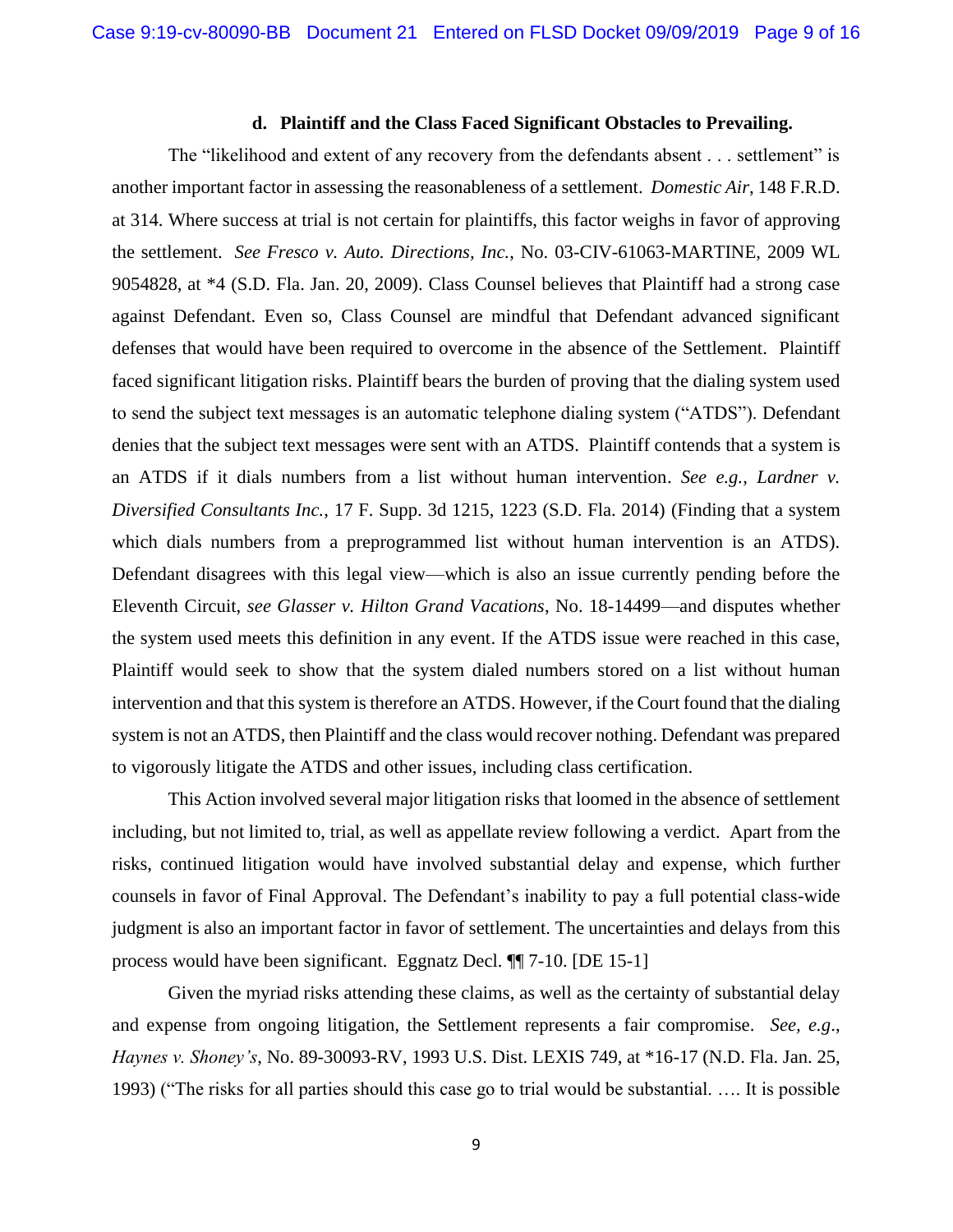that trial on the merits would result in … no relief for the class members. … Based on … the factual and legal obstacles facing both sides should this matter continue to trial, I am convinced that the settlement … is a fair and reasonable compromise.").

# **e. The Benefits Provided by the Settlement are Fair, Adequate and Reasonable Compared to the Range of Possible Recovery.**

In determining whether a settlement is fair given the potential range of recovery, the Court should be guided by "the fact that a proposed settlement amounts to only a fraction of the potential recovery does not mean the settlement is unfair or inadequate." *Behrens v. Wometco Enters., Inc*., 118 F.R.D. 534, 542 (S.D. Fla. 1988), *aff'd*, 899 F.2d 21 (11th Cir. 1990). Indeed, "[a] settlement can be satisfying even if it amounts to a hundredth or even a thousandth of a single percent of the potential recovery." *Id*. As in most litigation, "[t]he range of potential recovery spans from a finding of non-liability through varying levels of injunctive relief, in addition to any monetary benefits to class members." *Figueroa v. Sharper Image Corp.*, 517 F. Supp. 2d 1292, 1326 (S.D. Fla. 2007) (citing *Lipuma v. American Exprress Co.,*406 F. Supp. 2d 1298, 1322 (S.D. Fla. 2005*)*, (internal quotation omitted). However, "the Court's role is not to engage in a claim-by-claim, dollar-by-dollar evaluation, but rather, to evaluate the proposed settlement in its totality." *Figueroa*, 517 F. Supp. 2d at 1326

Here, Class Counsel were well-positioned to evaluate the strengths and weaknesses of Plaintiff's claims, as well as the appropriate basis upon which to settle them. Each Settlement Class Claimant who opted to participate in the settlement will receive \$450.00. Pursuant to the TCPA, each injured Settlement Class member could have received \$500.00 for each non-willful violative message received upon a successful verdict at trial, but such a result was very uncertain.

This Settlement provides an extremely fair and reasonable recovery to Settlement Class members when considering Defendant's defenses, as well as the challenging, unpredictable path of litigation that Plaintiff would otherwise have continued to face in the trial and appellate courts. Given the ranges of typical individual recovery to settlement class members in other TCPA cases, the settlement benefit to Class Members here is significant.<sup>1</sup>

<sup>1.</sup> The majority of the approved TCPA class action settlements that provided cash or merchandise to class members less than \$100. *See e.g. Spillman v. RPM Pizza, LLC*, Case No. 3:10-cv-00349 (M.D. Louisiana)(DE 244, 245)(\$15 recovery per claimant); *Desai v. ADT Security Systems*, Case No. 1:11-cv-01925 (N.D. Illinois)(DE 240, 243) (\$47 recovery per claimant);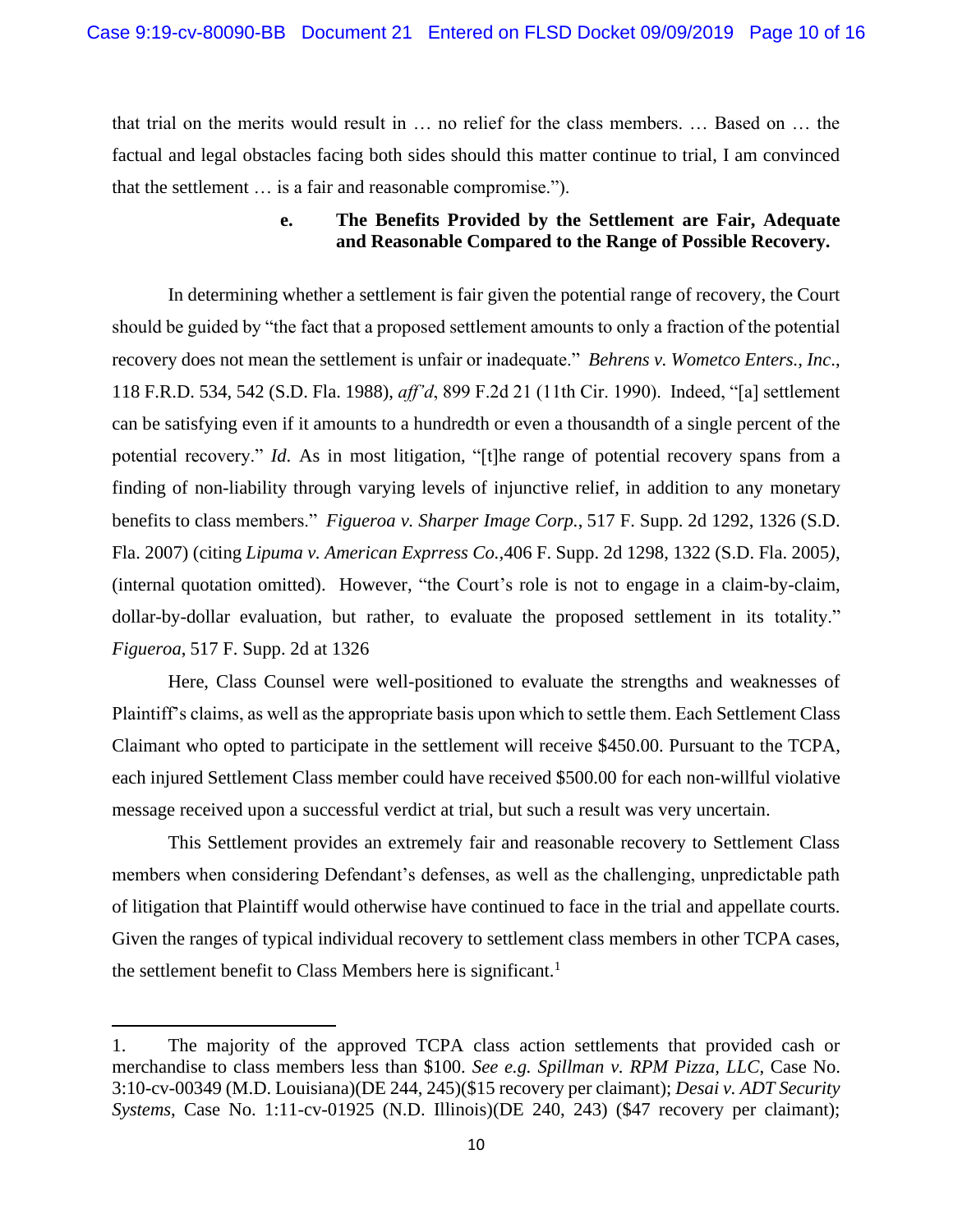# **f. Class Counsel, the Plaintiff, and Absent Settlement Class Members Favor Approval.**

Class Counsel strongly endorse the Settlement. The Court should give "great weight to the recommendations of counsel for the parties, given their considerable experience in this type of litigation." *Warren*, 693 F. Supp. at 1060; *see also Domestic Air*, 148 F.R.D. at 312-13 ("In determining whether to approve a proposed settlement, the Court is entitled to rely upon the judgment of the parties' experienced counsel. '[T]he trial judge, absent fraud, collusion, or the like, should be hesitant to substitute its own judgment for that of counsel.'") (citations omitted).

There has been no opposition to the Settlement, as not a single objection was filed. This is another indication that the Settlement Class is clearly satisfied with the Settlement. Even if there were some objections, it is settled that "[a] small number of objectors from a plaintiff class of many thousands is strong evidence of a settlement's fairness and reasonableness." *Association for Disabled Americans v. Amoco Oil Co*., 211 F.R.D. 457, 467 (S.D. Fla. 2002). *See also Lipuma*, 406 F. Supp. 2d at 1324 ("a low percentage of objections points to the reasonableness of a proposed settlement and supports its approval."); *Allapattah Servs., Inc. v. Exxon Corp.*, No. 91-cv-0986, 2006 WL 1132371, at \*13 (S.D. Fla. Apr. 7, 2006) ("I infer from [the] absence of a significant

*Garret, et al. v. Sharps Compliance, Inc.*, Case No. 1:10-cv-04030 (N.D. Illinois)(DE 74) (\$28.13 recovery per claimant); *Paldo Sign and Display Company v. Topsail Sportswear*, Case No. 1:08 cv-05959 (N.D. Illinois)(DE 116) (\$42 recovery per fax); *Adams v. AllianceOne Receivables Management, Inc.*, 3:08-cv-00248 (S.D. California) (\$40 recovery per claimant)(DE 116, 137; *Agne v. Papa John's International, et al.*, 2:10-cv-01139 (W.D. Washington)(DE 389) (\$50 recovery plus \$13 merchandise per claimant); *Bellows v. NCO Financial Systems, Inc.*, 3:07-cv-01413 (S.D. California)(DE 38 at 6) (\$70 recovery per claimant); *Clark v. Payless ShoeSource, Inc.*, 2:09-cv-00915 (W.D. Wash.)(DE 61 at 3; 72) (\$10 merchandise certificate per claimant); *Cubbage v. The Talbots, Inc. et al.*, 2:09-cv-00911 (W.D. Wash.)(DE 114, ¶ 11) (\$40 or \$80 merchandise certificate per claimant); *Hovila v. Tween Brands, Inc.*, 2:09-cv-00491 (W.D. Wash.)(DE 12, ¶ 12) (\$20 or \$45 merchandise certificate); *In re Jiffy Lube International, Inc. Text Spam Litig.*, 3:11-MD-02261 (S.D. Cal.)(DEs 90-1 at 7-8; 97) (\$15); *Kazemi v. Payless ShoeSource, Inc. et al.*, 3:09-cv-05142 (N.D. Cal.)(DE 94, ¶ 10) (\$15 merchandise certificate); *Kwan v. Clearwire Corp*., 2:09-cv-01392 (W.D. Wash.)(DEs 201) (\$53 per call); *Lemieux v. Global Credit & Collection Corp.*, 3:08-cv-01012 (S.D. Cal.)(DE 46, at 4) (\$70 recovery per claimant); *Malta v. Freddie Mac & Wells Fargo Home Mortgage*, 3:10-cv-01290 (S.D. Cal.)(DE 91 at 5) (\$85 recovery per claimant); *Sarabi v. Weltman, Weinberg & Reis Co.*, 3:10-cv-01777 (S.D. Cal.)(DE 42 at 6) (48 recovery per claimant); *Steinfeld, et al. v. Discover Financial Services, et al.*, 3:12-cv-01118 (N.D. Cal.)(DE 65 at 17) (\$47 recovery per claimant); and *Wojcik v. Buffalo Bills, Inc.*, 8:12-cv-02414 (M.D. Fla.)(DE 77 at 5) (\$58-\$75 recovery per claimant).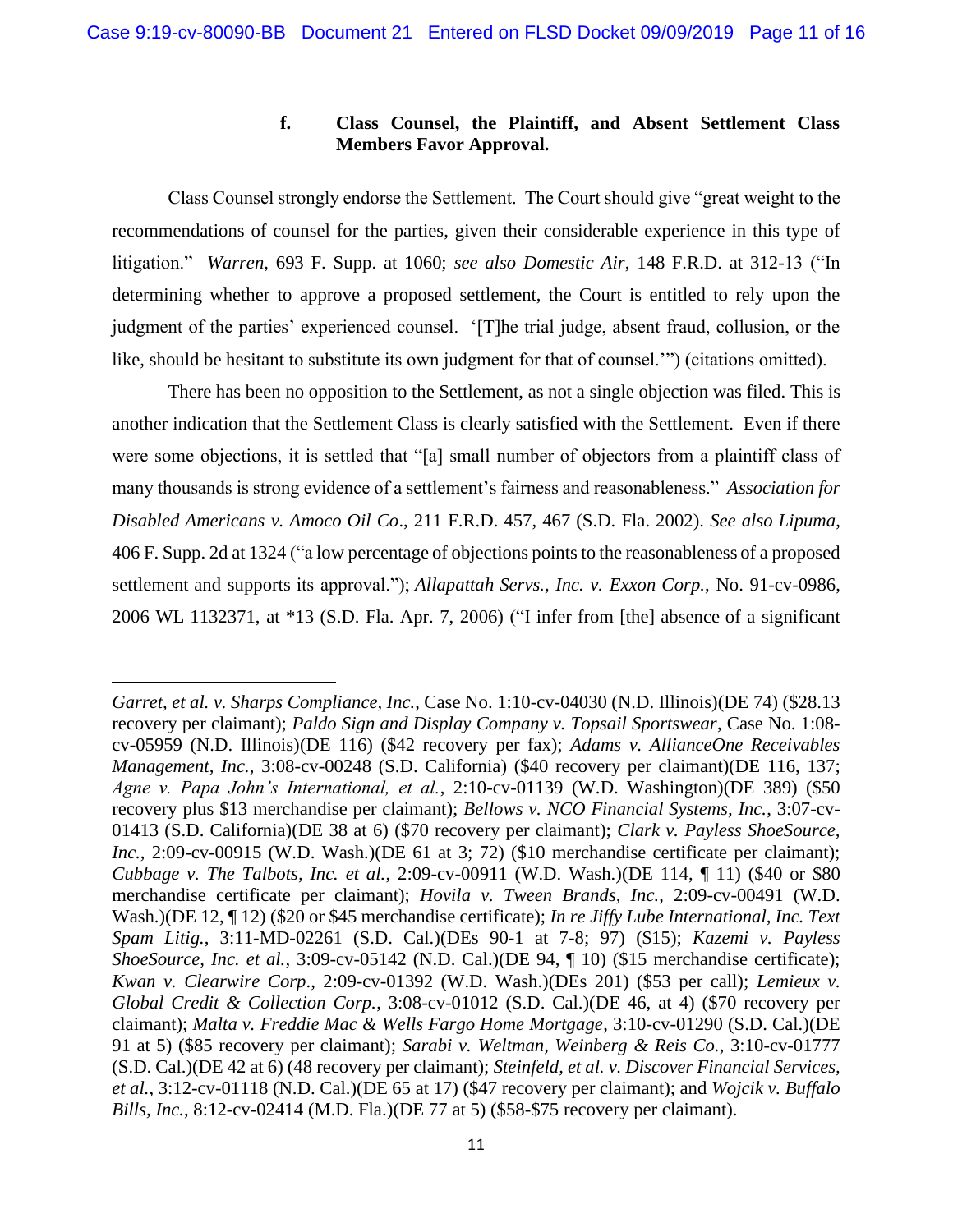number of objections that the majority of the Class found [the settlement agreement] reasonable and fair.").

# **3.** *The Court Should Certify the Settlement Class***.**

Plaintiff and Class Counsel respectfully request that the Court certify the Settlement Class. "Confronted with a request for settlement-only class certification, a district court need not inquire whether the case, if tried, would present intractable management problems . . . for the proposal is that there be no trial." *Amchem Products, Inc. v. Windsor*, 521 U.S. 591, 620 (1997).

# *Standing*

"In order to establish Article III standing to bring a suit, a plaintiff has the burden to show that he '(1) suffered an injury in fact, (2) that is fairly traceable to the challenged conduct of the defendant, and (3) that is likely to be redressed by a favorable judicial decision.'" *Mohamed v. Off Lease Only, Inc.*, No. 15-23352-Civ-COOKE/TORRES, 2017 U.S. Dist. LEXIS 41023, at \*2- 3 (S.D. Fla. Mar. 22, 2017) (quoting *Spokeo , Inc. v. Robins*, 136 S. Ct. 1540, 1547 (2016)). "A plaintiff attains an injury in fact when he 'suffer[s] an invasion of a legally protected interest that is concrete and particularized[,] and actual or imminent, not conjectural or hypothetical.'" *Id.* at \*3.

The Eleventh Circuit has noted that "a plaintiff is not required to demonstrate the merits of his case in order to establish his standing to sue." *Muransky v. Godiva Chocolatier, Inc.*, Nos. 16- 16486, 16-16783, 2019 U.S. App. LEXIS 11630, at \*12 (11th Cir. Apr. 22, 2019) (citing *Pedro v Equifax, Inc.*, 868 F.3d 1275, 1279 (11th Cir. 2017)). Even after "*Spokeo* as before, 'intangible' injuries…may satisfy Article III's concreteness requirement," and that "*Spokeo* made no change to the rule that 'a small injury, 'an identifiable trifle,' is sufficient to confer standing.'" *Muransky*, 2019 U.S. App. LEXIS 11630, at \*15 (citing *Common Cause/Georgia v. Billups*, 554 F.3d 1340, 1351 (11th Cir. 2009) (quoting *United States v. Students Challenging Regulatory Agency Procedures (SCRAP)*, 412 U.S. 669, 689 n.14 (1973))). Ultimately, "where Congress elevates the risk of harm to a concrete interest to the status of a concrete injury, the risk need be no more than an 'identifiable trifle' to be concrete." *Muransky*, 2019 U.S. App. LEXIS 11630, at \*117 (quoting *Billups*, 554 F.3d at 1351).

Here, Plaintiff has standing under the TCPA to bring his claim. The TCPA is a "consumer protection statute[] that confer[s] on [P]laintiff[] the right to be free from certain harassing and privacy-invading conduct." *Manno v. Healthcare Rev. Recovery Grp., LLC*, 289 F.R.D. 674, 682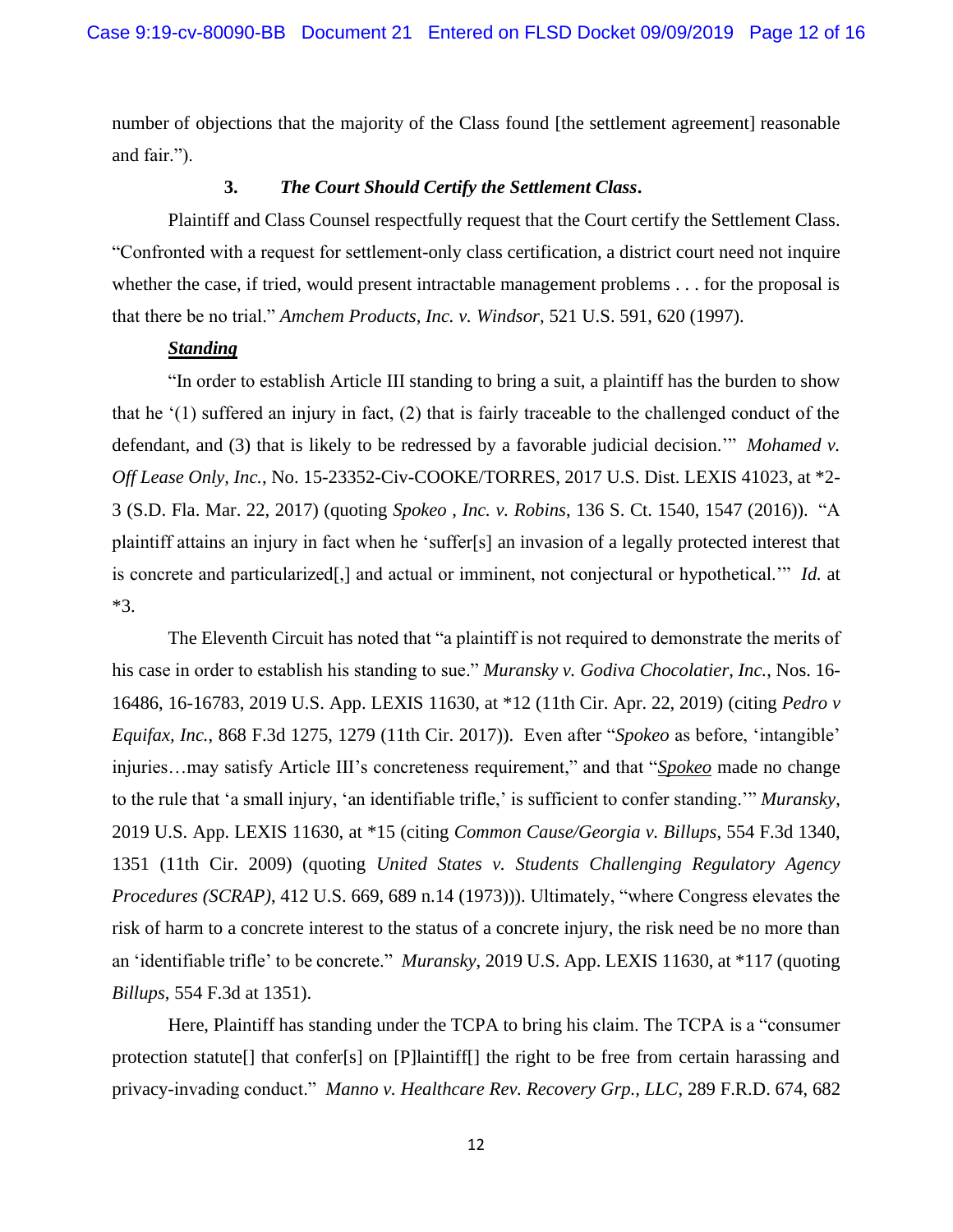(S.D. Fla. 2013); *see also Gamble v. New Eng. Auto Fin.*, 735 F. App'x 664, 666 (11th Cir. 2018) ("Congress provided [Plaintiff] that right through the TCPA, and she had that right (and could assert it through litigation against [Defendant]…") (citing 47 U.S.C. § 227). This includes being free from "certain prohibited calls." *Tillman v. Ally Fin. Inc.*, No. 2:16-cv-313-FtM-99CM, 2017 U.S. Dist. LEXIS 71919, at \*16 (M.D. Fla. May 11, 2017) (finding that receipt of such prohibited calls "is an injury that Congress has elevated to the status of a legally cognizable injury through the TCPA"); *Manno*, 289 F.R.D. at 682 (holding "[plaintiff] has alleged [d]efendants' conduct violated [the TCPA], and that is enough to confer upon him standing under Article III").

The injury alleged by Plaintiff here is particularized. Indeed, Plaintiff received multiple prohibited text message advertisements from Defendant on his cell phone, and, thus, he was affected in a "personal and individual way." *Mohamed*, 2017 U.S. Dist. LEXIS 41023, at \*3. This injury, even if construed as intangible, is also concrete. *Id.* As held by the Eleventh Circuit, "'where a statute confers new legal rights on a person, that person will have Article III standing to sue where the facts establish a concrete, particularized, and personal injury to that person as a result of the violation of the newly created legal rights.'" *Eisenband v. Schumacher Auto., Inc.*, No. 18-cv-80911, 2018 U.S. Dist. LEXIS 181272, at \*3 (S.D. Fla. Oct. 22, 2018) (Bloom, J.) (quoting *Florence Endocrine Clinic, PLLC v. Arriva Medical, LLC*, 858 F.3d 1362, 1366 (11th Cir. 2017) (quoting *Palm Beach Golf Center-Boca, Inc. v. John G. Sarris, D.D.S., P.A.*, 781 F.3d 1245, 1251 (11th Cir. 2015))). "The Eleventh Circuit, pre- and post-*Spokeo*, has held that the TCPA 'creates such a cognizable right.'" *Id.* (citing *Palm Beach Golf*, 781 F.3d at 1251).

# *Certification under Rule 23(a)*

Certification under Rule 23(a) of the Federal Rules of Civil Procedure requires that (1) the class is so numerous that joinder of all members is impracticable, (2) there are questions of law or fact common to the class, (3) the claims or defenses of the representative parties are typical of the claims or defenses of the class, and (4) the representative parties will fairly and adequately protect the interests of the class. Under Rule  $23(b)(3)$ , certification is appropriate if the questions of law or fact common to the class members predominate over individual issues of law or fact and if a class action is superior to other available methods for the fair and adjudication of the controversy. For the purpose of considering a settlement, all of the factors are satisfied.

The numerosity requirement of Rule 23(a) is satisfied because the Settlement Class consists of approximately 7,693 individuals, and joinder of all such persons is impracticable. *See* Fed. R.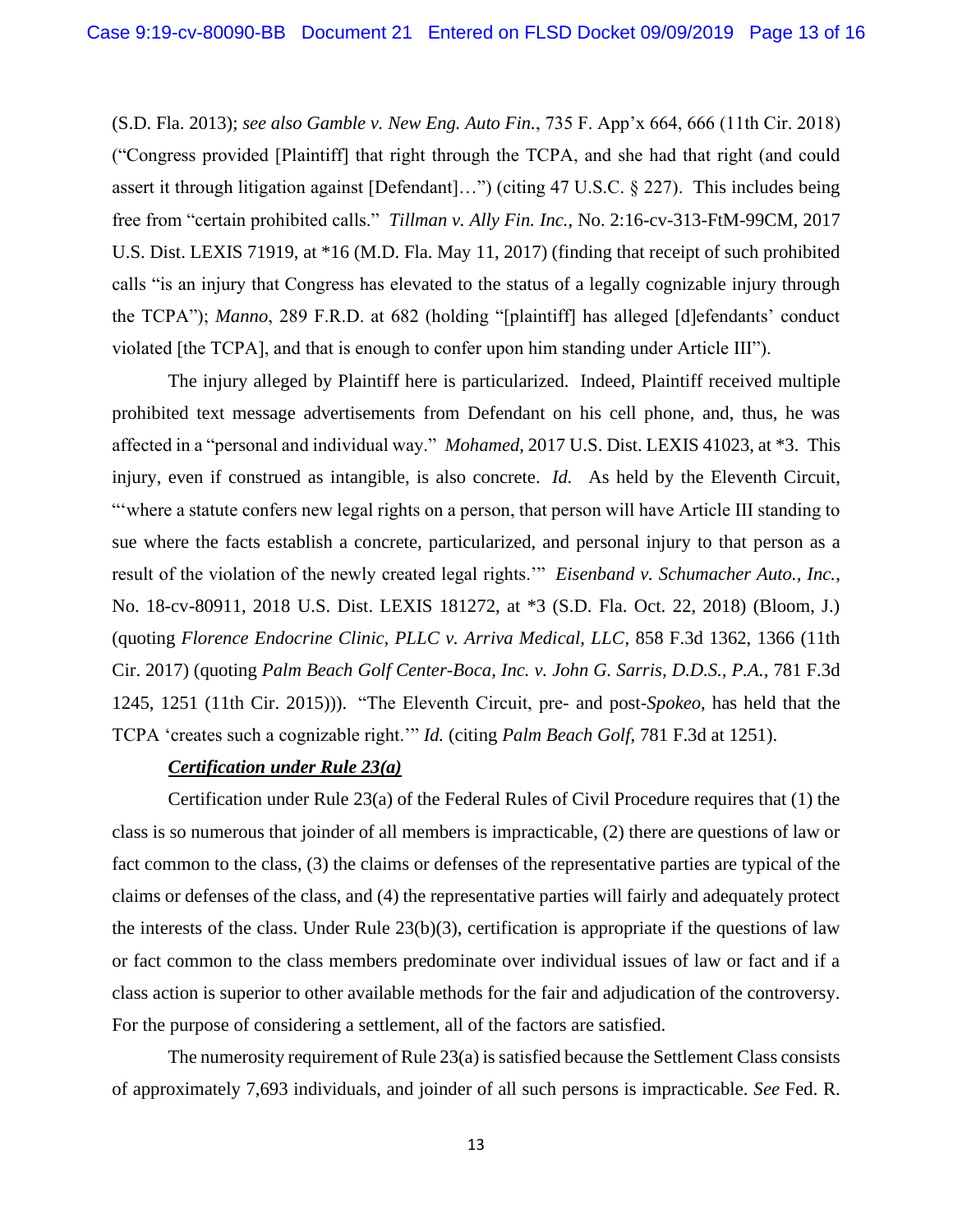Civ. P. 23(a)(1); *Kilgo v. Bowman Trans.*, 789 F.2d 859, 878 (11th Cir. 1986) (numerosity satisfied where plaintiffs identified at least 31 class members "from a wide geographical area").

"Commonality requires the plaintiff to demonstrate that the class members 'have suffered the same injury,'" and the plaintiff's common contention "must be of such a nature that it is capable of classwide resolution – which means that determination of its truth or falsity will resolve an issue that is central to the validity of each one of the claims in one stroke." *Wal-Mart Stores, Inc. v. Dukes*, 564 U.S. 338, 131 S. Ct. 2541, 2551 (2011) (citation omitted). Here, the commonality requirement is readily satisfied. There are multiple questions of law and fact – centering on Defendant's text messaging program – that are common to the Settlement Class, that are alleged to have injured all Settlement Class members in the same way, and that would generate common answers.

For similar reasons, Plaintiff's claims are reasonably coextensive with those of the absent class members, such that the Rule 23(a)(3) typicality requirement is satisfied. *See Kornberg v. Carnival Cruise Lines, Inc.*, 741 F.2d 1332, 1337 (11th Cir. 1984) (typicality satisfied where claims "arise from the same event or pattern or practice and are based on the same legal theory"). Plaintiff is typical of absent Settlement Class members because he received text messages after allegedly making a stop request and suffered the same injuries as them and because they will all benefit from the relief achieved.

Plaintiff and Class Counsel also satisfy the adequacy of representation requirement. Adequacy under Rule 23(a)(4) relates to (1) whether the proposed class representative has interests antagonistic to the class; and (2) whether the proposed class counsel has the competence to undertake this litigation. *Fabricant*, 202 F.R.D. at 314. The determinative factor "is the forthrightness and vigor with which the representative party can be expected to assert and defend the interests of the members of the class." *Lyons v. Georgia-Pacific Corp. Salaried Employees Ret. Plan*, 221 F.3d 1235, 1253 (11th Cir. 2000) (internal quotation marks omitted). Plaintiff's interests are coextensive with, not antagonistic to, the interests of the Settlement Class, because Plaintiff and the absent Settlement Class members have the same interest in the relief afforded by the Settlement, and the absent Settlement Class members have no diverging interests. Further, Plaintiff and the Settlement Class are represented by qualified and competent Class Counsel who have extensive experience and expertise prosecuting complex class actions.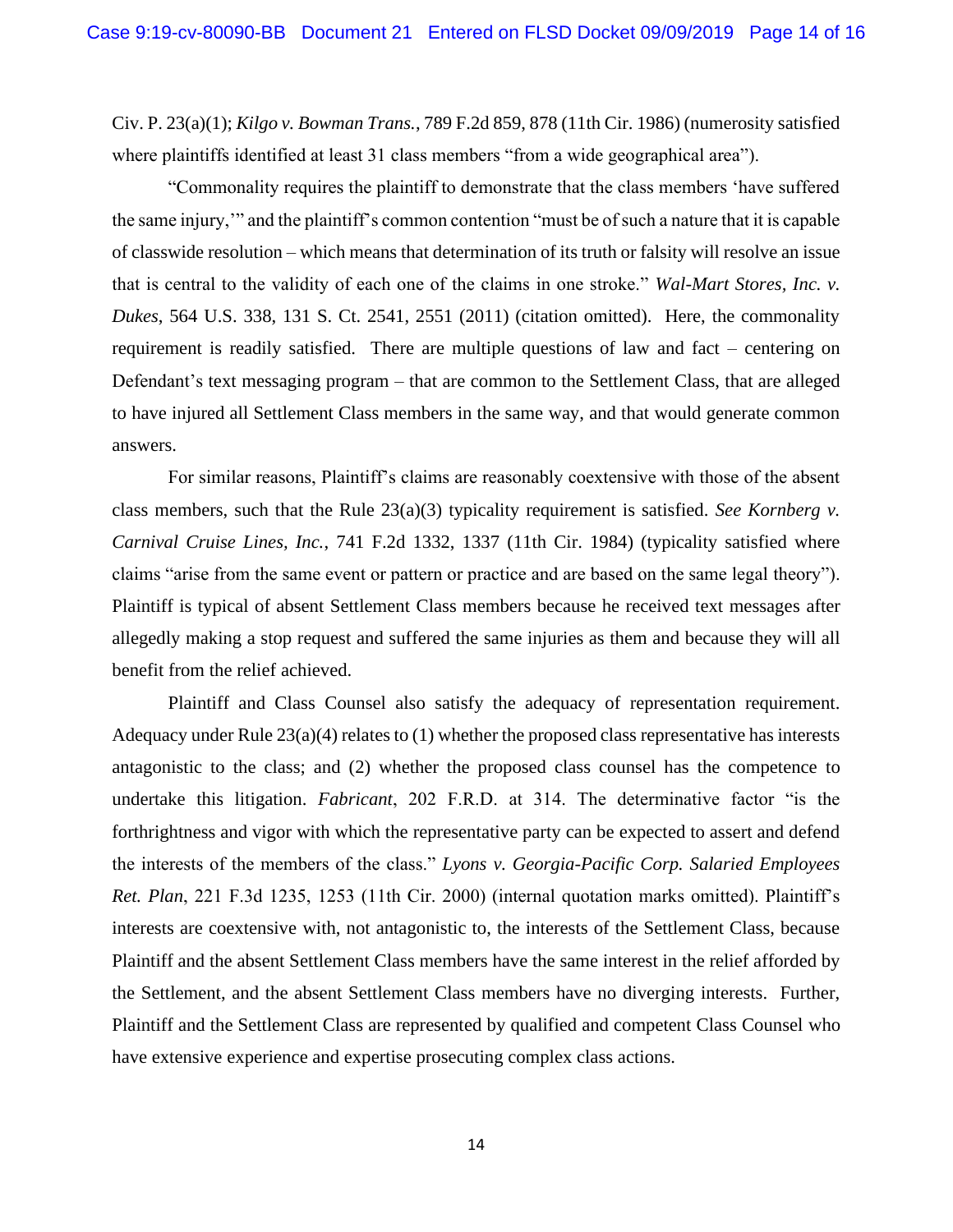Rule  $23(b)(3)$  requires that "[c]ommon issues of fact and law . . . ha[ve] a direct impact on every class member's effort to establish liability that is more substantial than the impact of individualized issues in resolving the claim or claims of each class member." *Sacred Heart Health Sys., Inc. v. Humana Military Healthcare Servs., Inc*., 601 F.3d 1159, 1170 (11th Cir. 2010) (internal quotation marks omitted). Plaintiff readily satisfies the Rule 23(b)(3) predominance requirement because liability questions common to all Settlement Class members substantially outweigh any possible issues that are individual to each Settlement Class member. The necessity for the court to deal with any individual issues in the litigation context is also attenuated in the settlement context. Further, resolution of thousands of claims in one action is far superior to individual lawsuits, because it promotes consistency and efficiency of adjudication. *See* Fed. R. Civ. P. 23(b)(3). For these reasons, the Court should certify the Settlement Class.

Based on the foregoing, the Settlement is fair, adequate and reasonable.

# **V. CONCLUSION**

Plaintiff and Class Counsel respectfully request that this Court: (1) grant Final Approval to the Settlement and enter the proposed order attached as **Exhibit B**; (2) certify for settlement purposes the Settlement Class pursuant to Federal Rules of Civil Procedure 23(a), 23(b)(3), and 23(e); (3) appoint Plaintiff as Class Representative; (4) appoint as Class Counsel the law firms and attorneys listed in paragraph I of the Agreement; (5) approve the requested Service Award in the amount of \$5,000; (6) award Class Counsel attorneys' fees in the amount of 30% of the Settlement Fund, and award reimbursement of costs in the amount of \$3,708.97; and (7) enter Final Judgment dismissing the Action with prejudice.

# **CERTIFICATE OF GOOD FAITH CONFERRAL**

The undersigned attorney, in compliance with S.D. Local Rule 7.1(a)(3), certifies that the movant has conferred with counsel for Defendant, and that Defendant does not oppose the relief requested in the instant motion.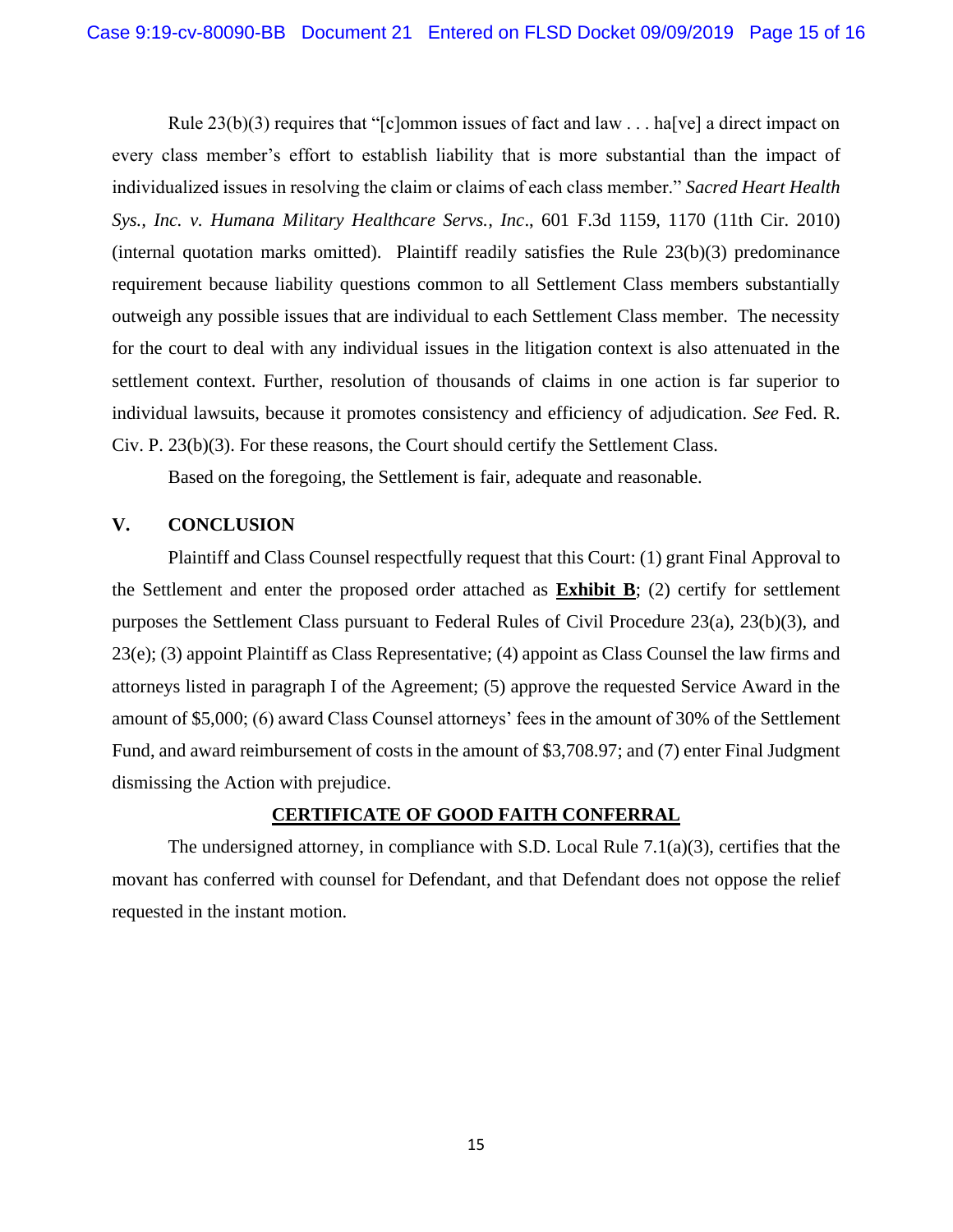Dated: September 9, 2019 Respectfully submitted,

*/s/ Joshua H. Eggnatz* Joshua H. Eggnatz, Esq. (FBN 0067926) E-mail: JEggnatz@JusticeEarned.com Michael J. Pascucci, Esq. (FBN 0083397) E-mail: MPascucci@JusticeEarned.com **EGGNATZ | PASCUCCI** 7450 Griffin Road. Suite 230 Davie, FL 33314 Telephone: 954-889-3359 Facsimile: 954-889-5913

Seth M. Lehrman (FBN 132896) E-mail: seth@epllc.com **EDWARDS POTTINGER LLC.** 425 North Andrews Avenue, Suite 2 Fort Lauderdale, FL 33301 Telephone: 954-524-2820 Facsimile: 954-524-2822

*Counsel for Plaintiff and the Class*

# **CERTIFICATE OF SERVICE**

I HEREBY CERTIFY that on September 9, 2019, I electronically filed the foregoing document with the Clerk of the Court using CM/ECF. I also certify that the foregoing document is being served this day on all counsel of record via transmission of Notice of Electronic Filing generated by CM/ECF.

> */s/ Joshua H. Eggnatz* Joshua H. Eggnatz

# **SERVICE LIST**

David S. Almeida, Esq. E-mail: dalmeida@beneschlaw.com BENESCH LAW 71 South Wacker Drive Suite 1900 Chicago, IL 60606 Telephone: (312) 212-4956

*Attorneys for Defendant*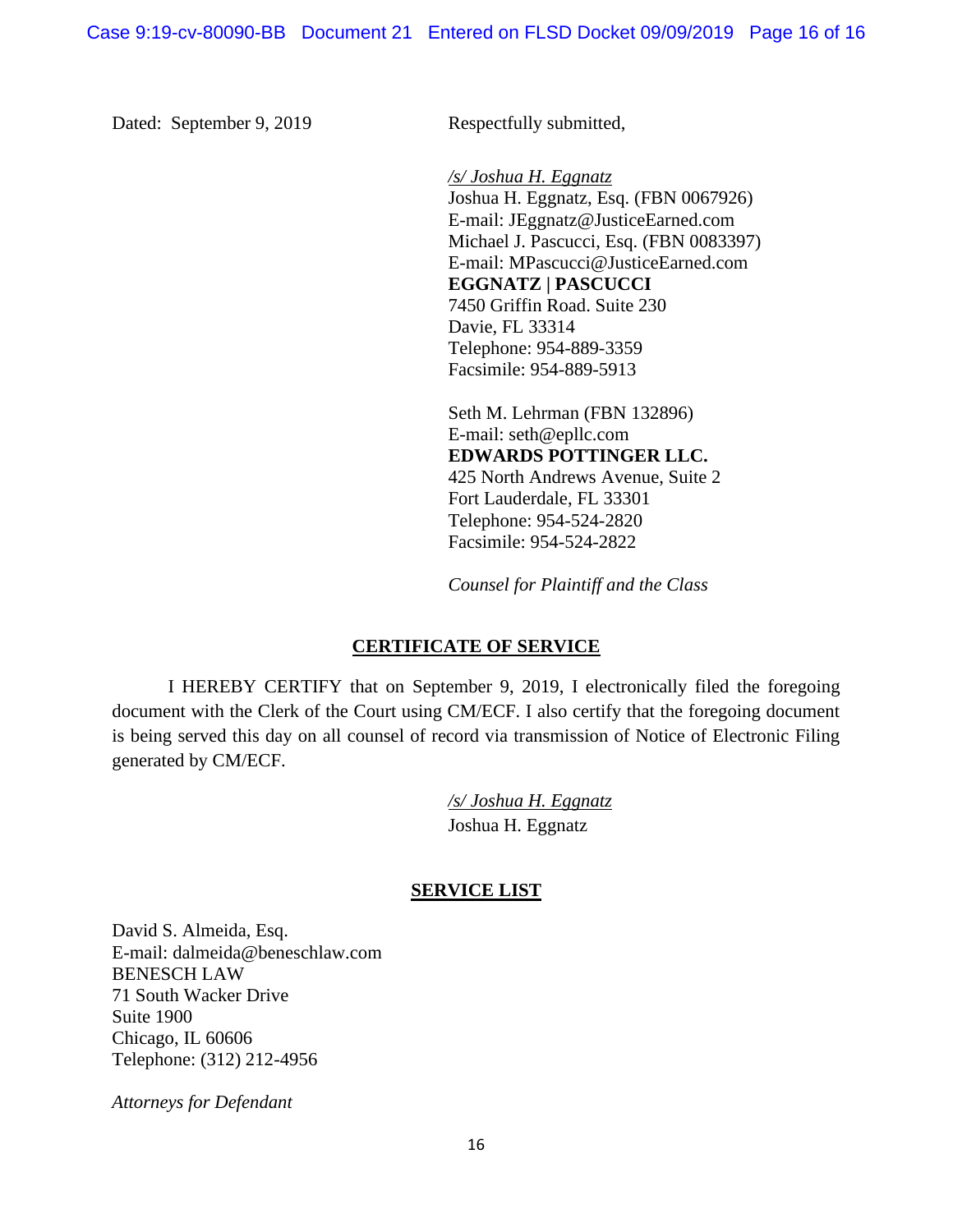# **EXHIBIT A**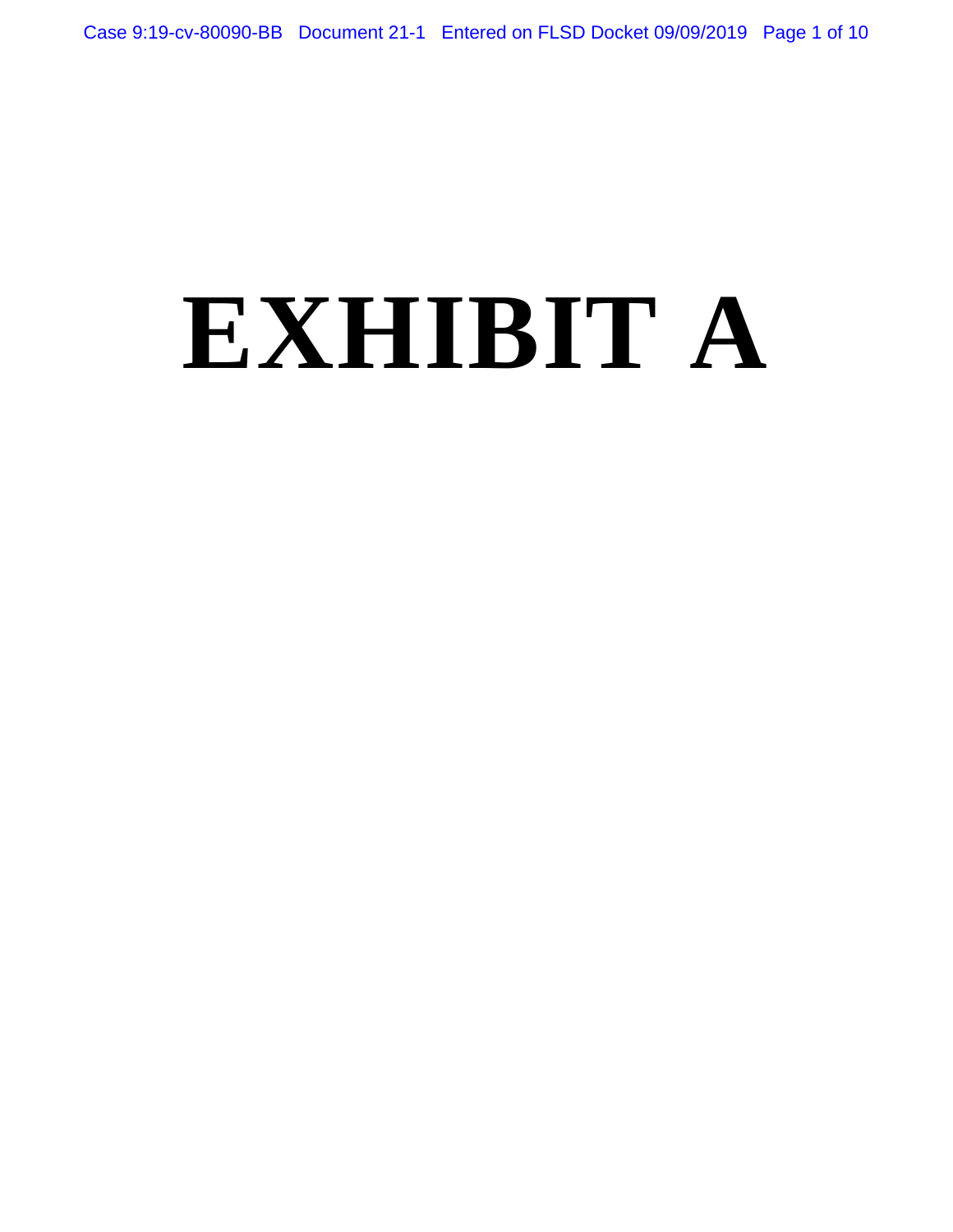# **UNITED STATES DISTRICT COURT SOUTHERN DISTRICT OF FLORIDA**

JOEL MEDGEBOW, individually and on behalf of all others similarly situated,

Plaintiffs,

v.

CHECKERS DRIVE-IN RESTAURANTS INC.,

Defendants.

CASE NO. 9:19-cv-80090

# **DECLARATION OF JEREMY NEVILLE ON BEHALF OF SETTLEMENT ADMINISTRATOR REGARDING CLASS NOTICE**

Date: September 17, 2019 Time: 9:30 a.m. Judge: Hon. Beth Bloom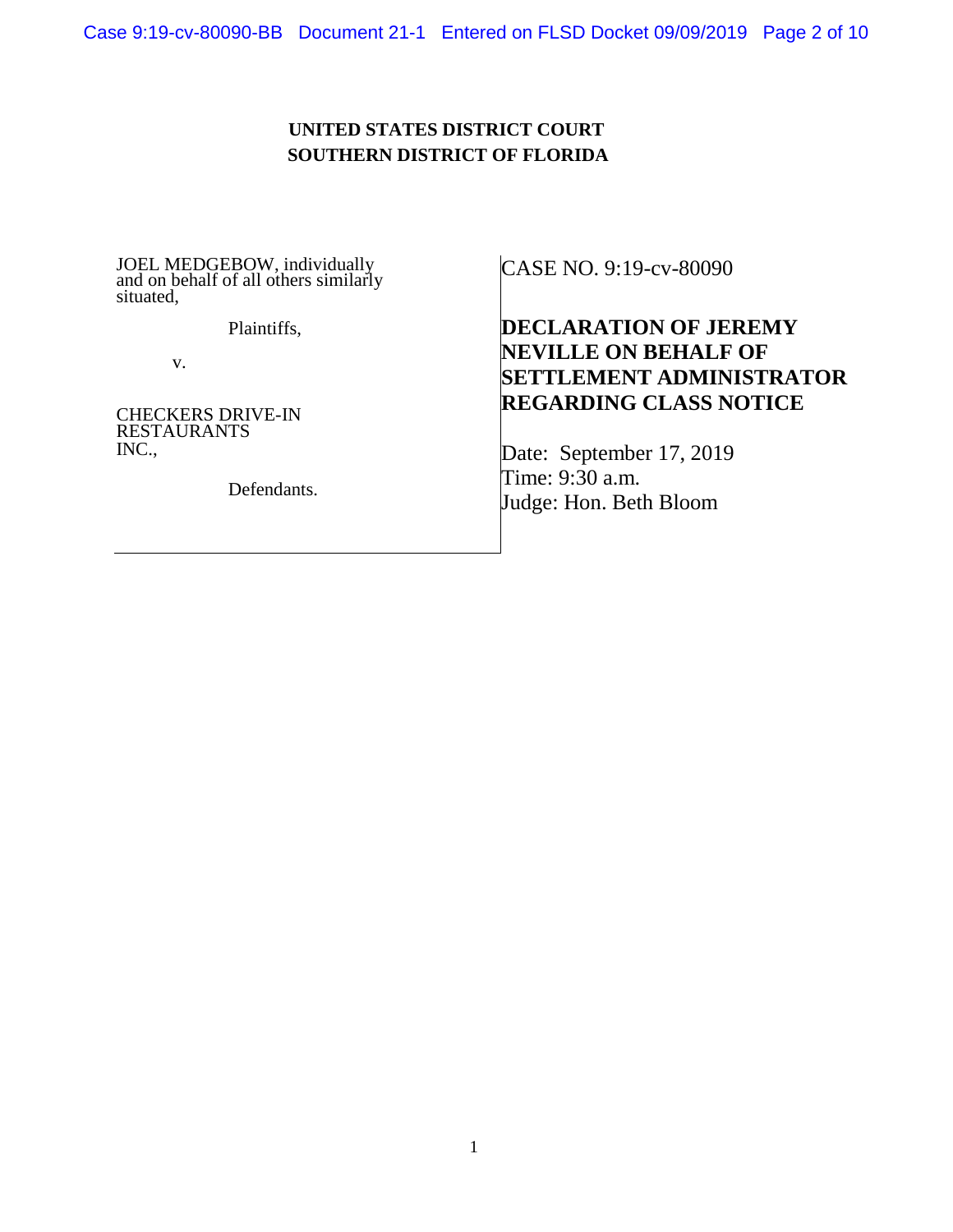# **DECLARATION OF JEREMY NEVILLE ON BEHALF OFSETTLEMENT ADMINISTRATOR REGARDING CLASSNOTICE**

I, Jeremy Neville, declare:

1. I am employed as a project manager by Kurtzman Carson Consultants ("KCC"), a nationally-recognized notice and claims administration firm located at 462 South 4th Street, Louisville, KY 40202. KCC was retained as the Settlement Administrator in this case, and as the project manager, I oversee all aspects of the administrative services provided. I submit this declaration regarding the *Medgebow v. Checkers Drive-In Restaurants* Notice Program.

2. On May 23, 2019, Defense Counsel, Benesch, Friedlander, Coplan & Aronoff LLP provided KCC an excel file that contained the telephone numbers of 7,693 Settlement Class Members. KCC performed two separate reverse phone number searches to identify the postal information for the received telephone records. The first lookup up of 7,693 telephone numbers returned 5,765 names and addresses. The second lookup of 1,932 unmatched telephone numbers returned 711 names and addresses. KCC was also able to identify 988 email addresses associated with the matched telephone numbers. Of these 988 email addresses, 388 were removed as being duplicate or invalid. Records were searched using the National Change of Address Database and on July 9, 2019 KCC caused notice to be delivered to 6,476 identified class members postal addresses and 600 identified email addresses. To date, KCC has received a total of 520 approved eligible claims.

3. On July 9th, 2019, KCC established the Settlement Website for this settlement at *www.CDIRSettlement.com.* On the Settlement Website, visitors can view answers to frequently asked questions, download important case documents including the Settlement Agreement, Claim Form, and Full Class Notice Form. The Settlement Website is accessible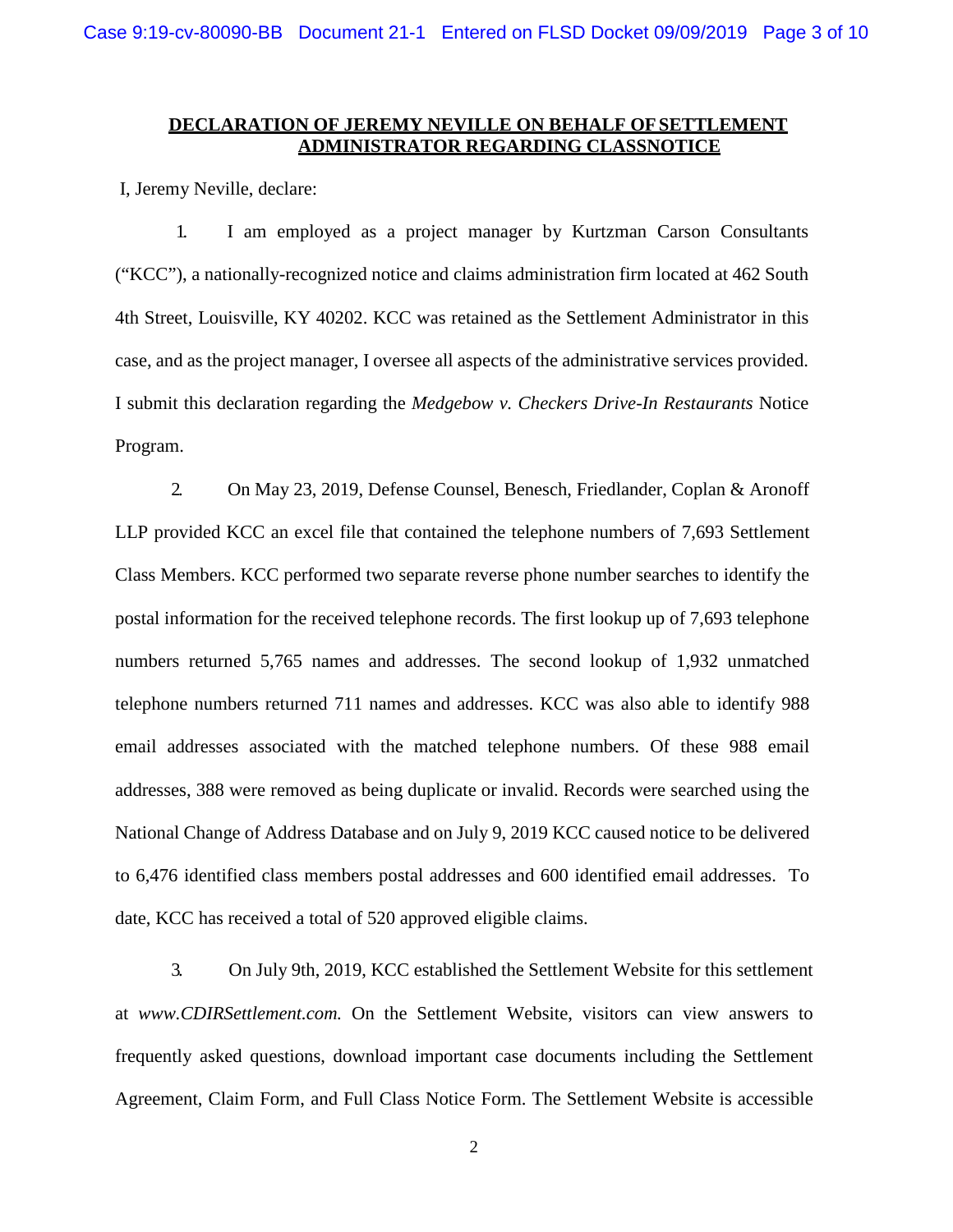24 hours per day, seven days per week.

4. Along with the Settlement Website, *www.CDIRSettlement.com,* KCC also launched an online interactive claims submission portal where claimants could log on and submit a claim online. During the claim's submission period KCC received a total of 516 approved online claims.

5. KCC set up a dedicated P.O. Box to receive claim submissions by mail. During the claims period KCC received a total of 4 approved paper claims.

6. On July 9th, 2019, KCC established a toll-free telephone number to handle class member inquiries and facilitate Notice requests. Our 1,200-seat call center is staffed by trained specialists who are available from 9 a.m. Eastern Time to 8 p.m. Eastern Time. To date we have received 1,143 calls on this line.

7. On July 9th, 2019, KCC mailed Post-Card Class Notice to a total of 6,476 Settlement Class Members who provided a valid postal address. A true and correct copy of the Class Notice is attached herein as Exhibit A.

8. On July 9th, 2019, KCC emailed Class Notice to a total of 600 Settlement Class Members who provided a valid email address. Of the 600 emails sent, 5 were returned as undeliverable and 595 were successfully sent. A true and correct copy of the Class Notice is attached herein as Exhibit B

9. To date, KCC has received a total of 914 Class Notices returned by the USPS. KCC ran a search for an updated address for Settlement Class Members whose Class Notice was returned as undeliverable, and updated and re-mailed the Class Notice to 141 Settlement Class Members.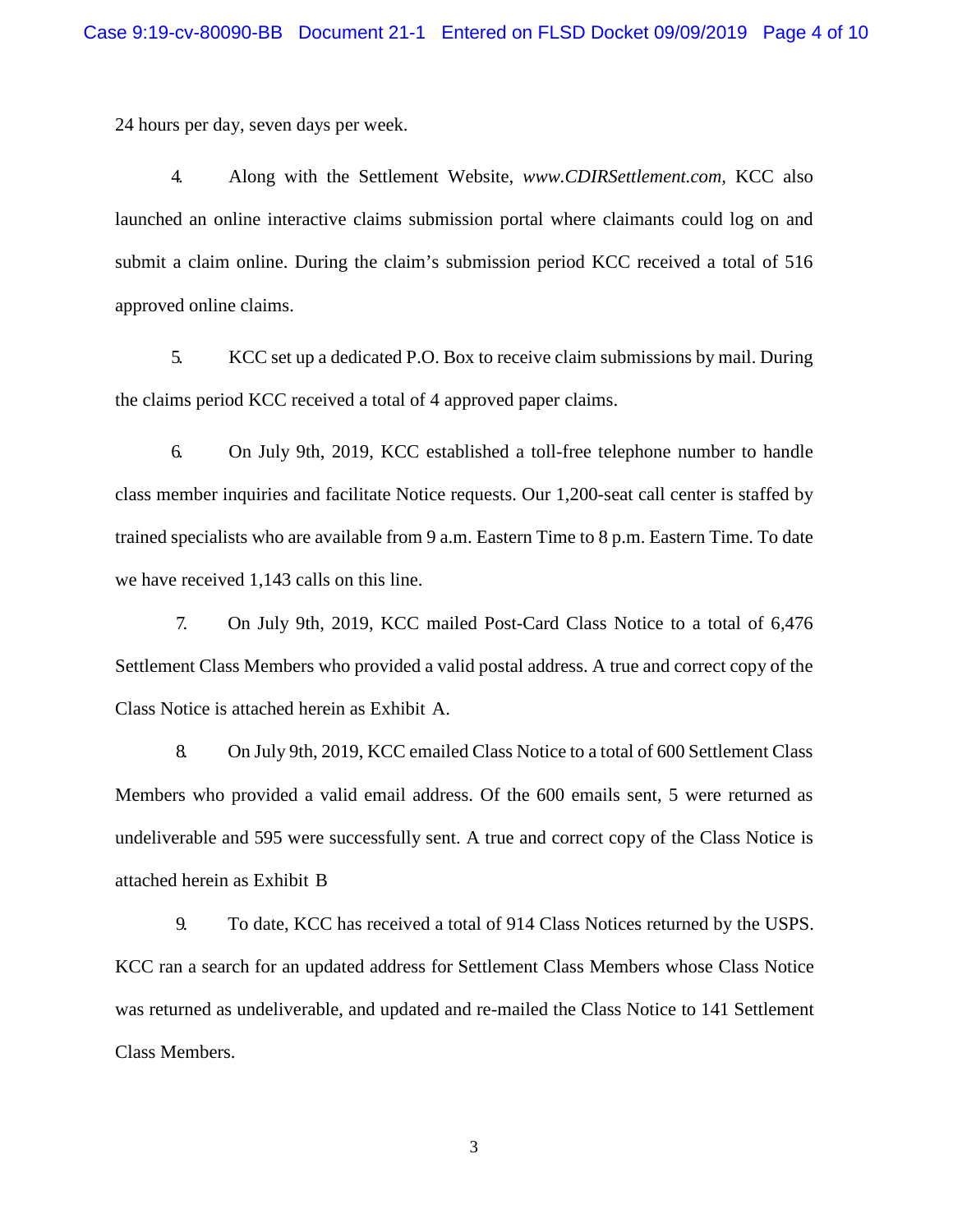10. The deadline to submit a request for exclusion ("opt-out") was August 13, 2019. To date, KCC has not received any opt-out requests.

11. The deadline to submit an objection to the settlement was August 13, 2019. To date, KCC has not received any objections to the settlement.

I declare under penalty of perjury under the laws of the United States of America that the foregoing is true and correct.

Executed on September 6, 2019.

Jeremy 2: lle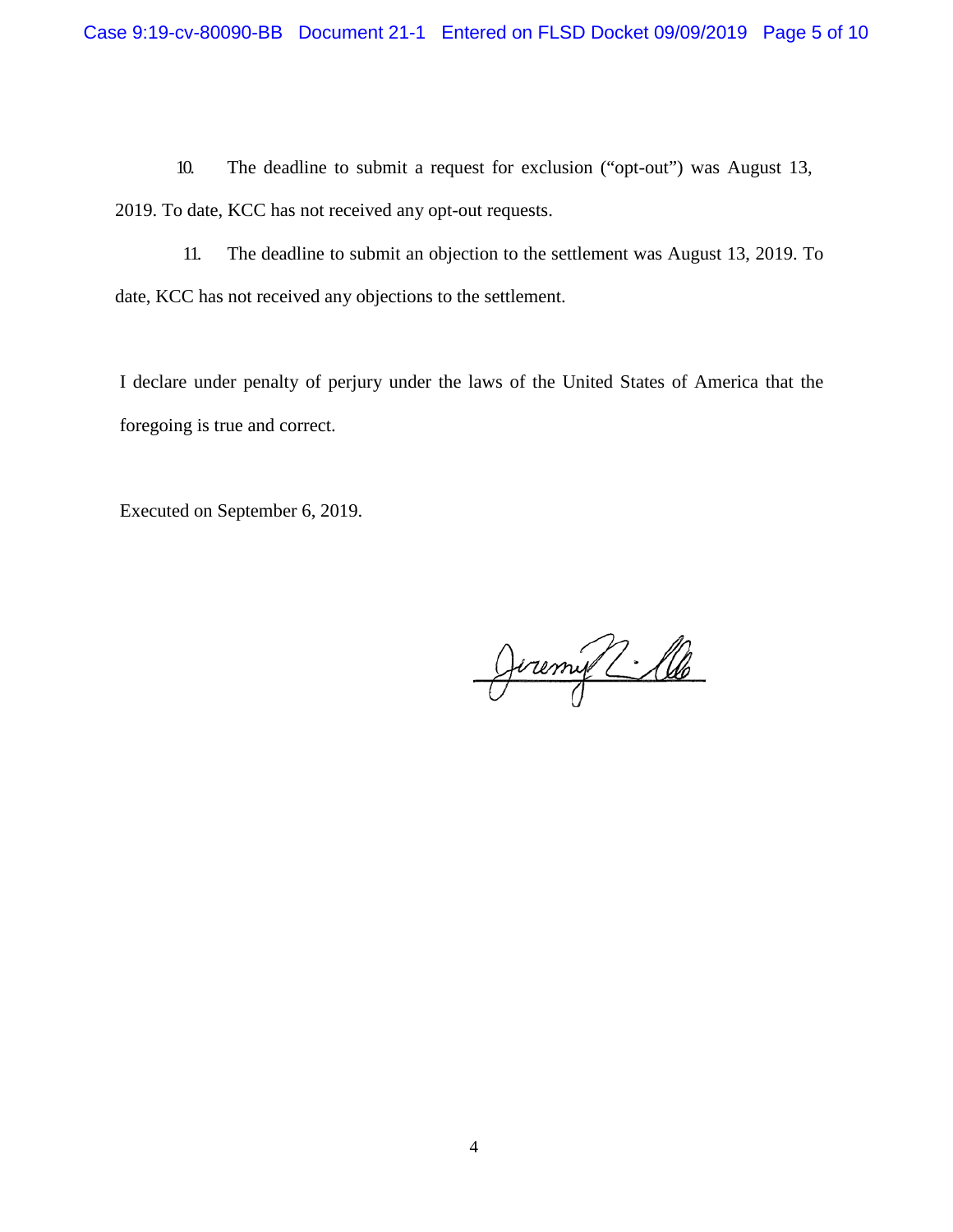Case 9:19-cv-80090-BB Document 21-1 Entered on FLSD Docket 09/09/2019 Page 6 of 10

# **EXHIBIT A**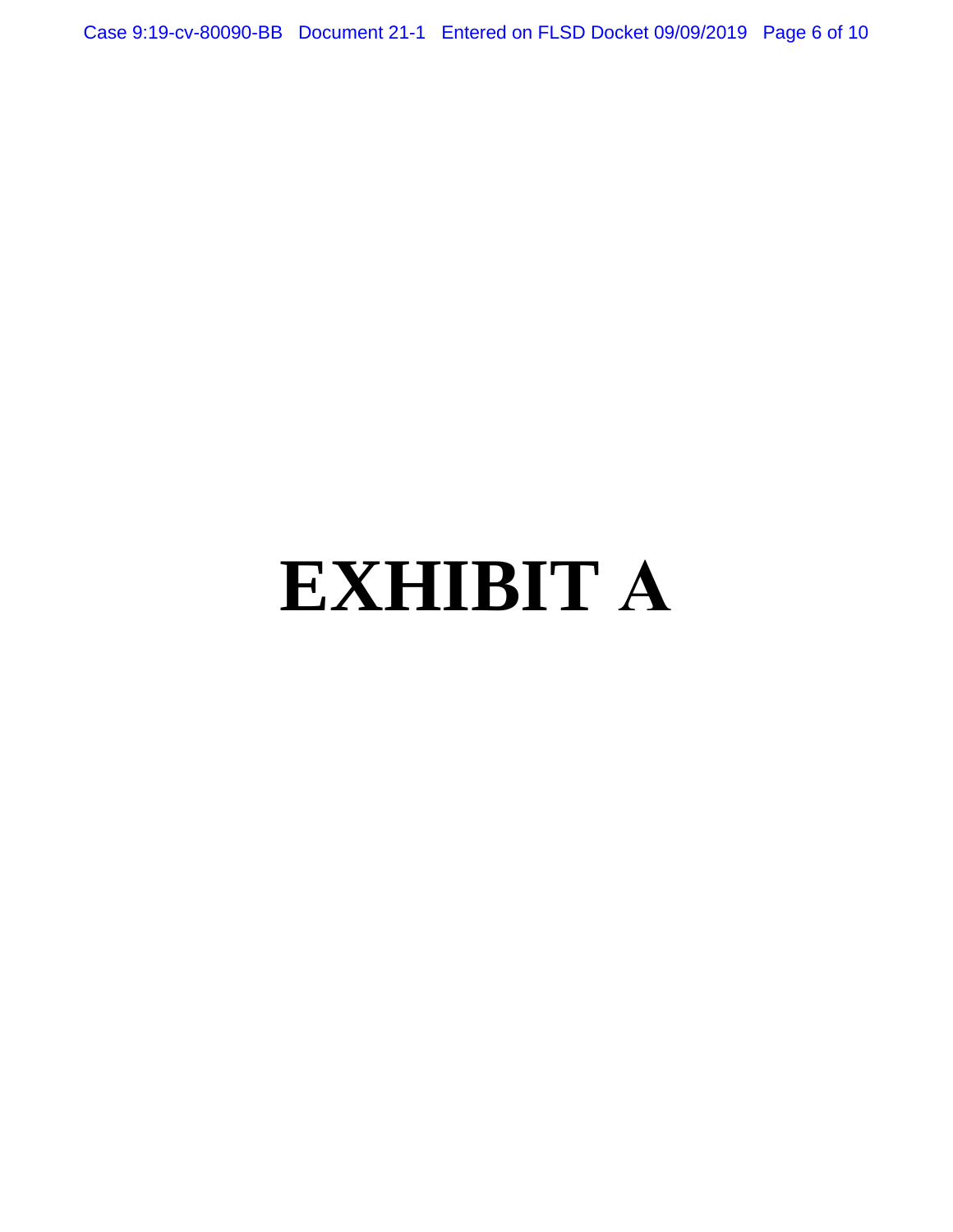:19Madg60090-BB ckcocute ant Administratored on FLSD Docket 09/09/2019 Page

P.O. Box 404000 Louisville, KY 40233-4000

# **LEGAL NOTICE**







Postal Service: Please Do Not Mark Barcode

C3M-<<Claim8>>-<<CkDig>>

Claim8: <<Claim8>>  $PIN:<>$ 

<<FirstName>> <<LastName>>  $<<$ Addr1 $>><<$ Addr2 $>>$ <<City>>, <<State>> <<Zip>>

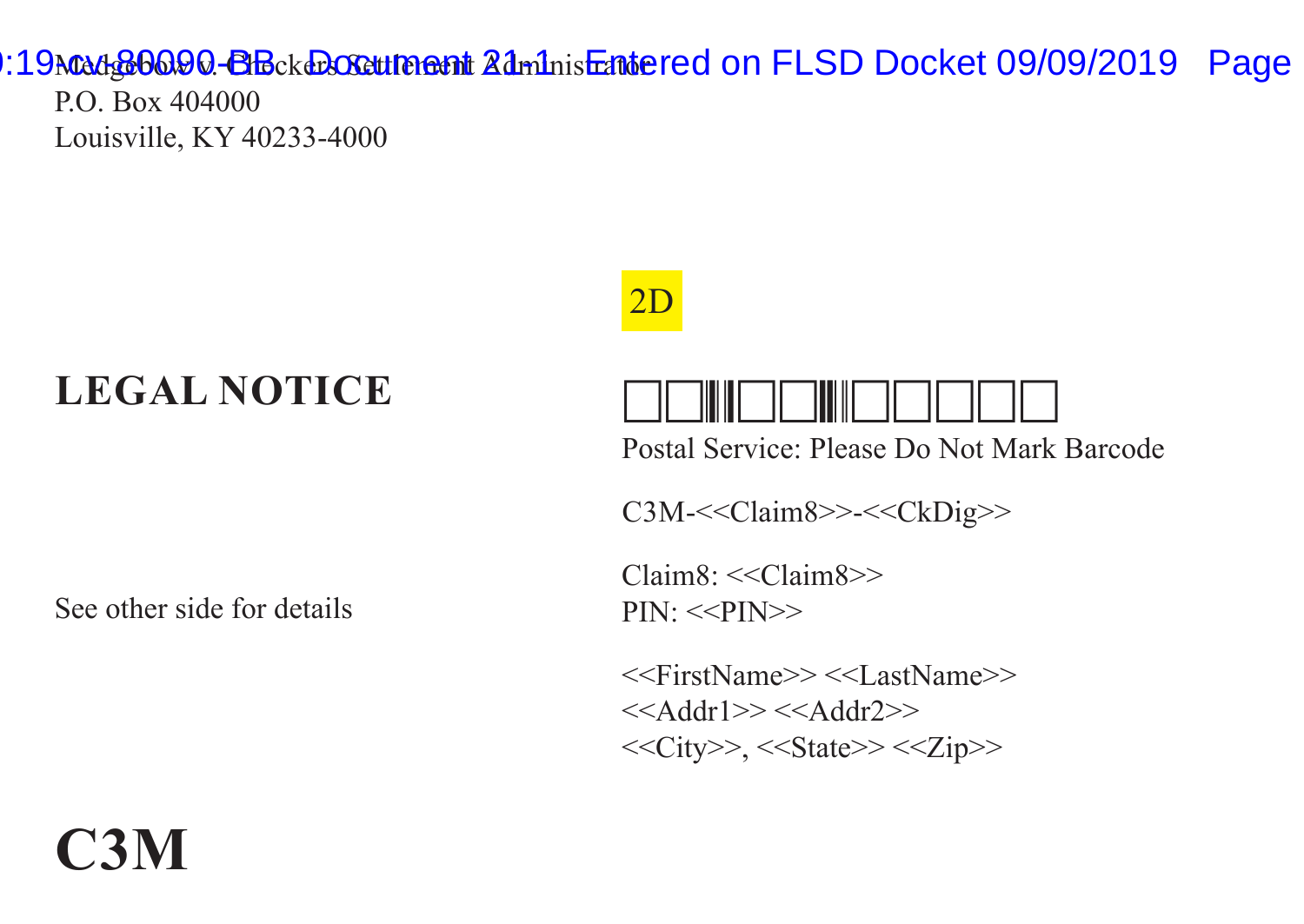# **II9-cv-80090. BB ei Q00 ware mieslage from Checkers DGQ-Do Resta09/09/2019** Page **you could be entitled to a Cash settlement payment.**

**What is this?** This is notice of a proposed Settlement in a class action lawsuit where **you could be entitled to up to \$450.**

**What is this lawsuit about?** The Settlement would resolve a class action lawsuit where the Plaintiff alleged that Checkers sent text messages after receiving opt-out requests in violation of the Telephone Consumer Protection Act. Checkers denies any wrongdoing. The Court has not ruled on the merits of Plaintiff's claims or Checkers' defenses.

**Why am I getting this notice?** You were identified as someone to whom Checkers sent a text message after you texted Checkers to stop sending you text messages.

**What does the Settlement provide?** Checkers has agreed to make cash payments to class members who submit a valid claim form ("Claim Form") and pay for the cost of notice and administration of the Settlement, attorneys' fees and expenses incurred by counsel for the Settlement Class ("Class Counsel") and a Service Award Payment for Plaintiff. **A Settlement Class Member who submits a valid Claim Form will receive a check for up to \$450**. Plaintiff will petition for a Service Award not to exceed \$5,000. Class Counsel will petition for attorney's fees up to \$1,038,555, plus reasonable expenses up to \$15,000.

**How can I receive a payment from the Settlement?** You must complete and submit a valid Claim Form by **August 13, 2019**. You can submit a Claim Form online at www.CDIRSettlement.com. You can also submit a Claim Form by mail. You can obtain a Claim Form at www.CDIRSettlement.com or by calling 877-236-9485. If mailed in, Claim Forms must be sent to the address on the reverse side of this notice and must be postmarked no later than August 13, 2019.

**Do I have to be included in the Settlement?** If you don't want monetary compensation and you want to keep the right to pursue or continue to pursue claims against Checkers on your own, then you must exclude yourself from the Settlement by sending a letter requesting exclusion to the Settlement Administrator postmarked no later than August 13, 2019 at the address below. The letter requesting exclusion must contain the specific information set forth on the Long Form Notice on the Settlement Website and in the Settlement Agreement.

**If I don't like something about the Settlement, how do I tell the Court?** If you don't exclude yourself from the Settlement, you can object to the Settlement. You must file your written objection with the Court by August 13, 2019. Your written objection must also be mailed to both Class Counsel and Checkers' Counsel and postmarked no later than August 13, 2019. Your written objection must contain the specific information set forth in the Class Notice on the Settlement Website and in the Settlement Agreement.

**What if I do nothing?** If you do nothing, you will not be eligible for a payment. But, you will still be a Settlement Class Member bound by the Settlement, and you will release Checkers from all liability associated with the alleged actions giving rise to this case.

**How do I get more information about the Settlement?** Visit www.CDIRSettlement.com. You can also obtain additional information, a more detailed notice describing the Settlement, or a Claim Form, by calling 877-236-9485.

#### **www.CDIRSettlement.com**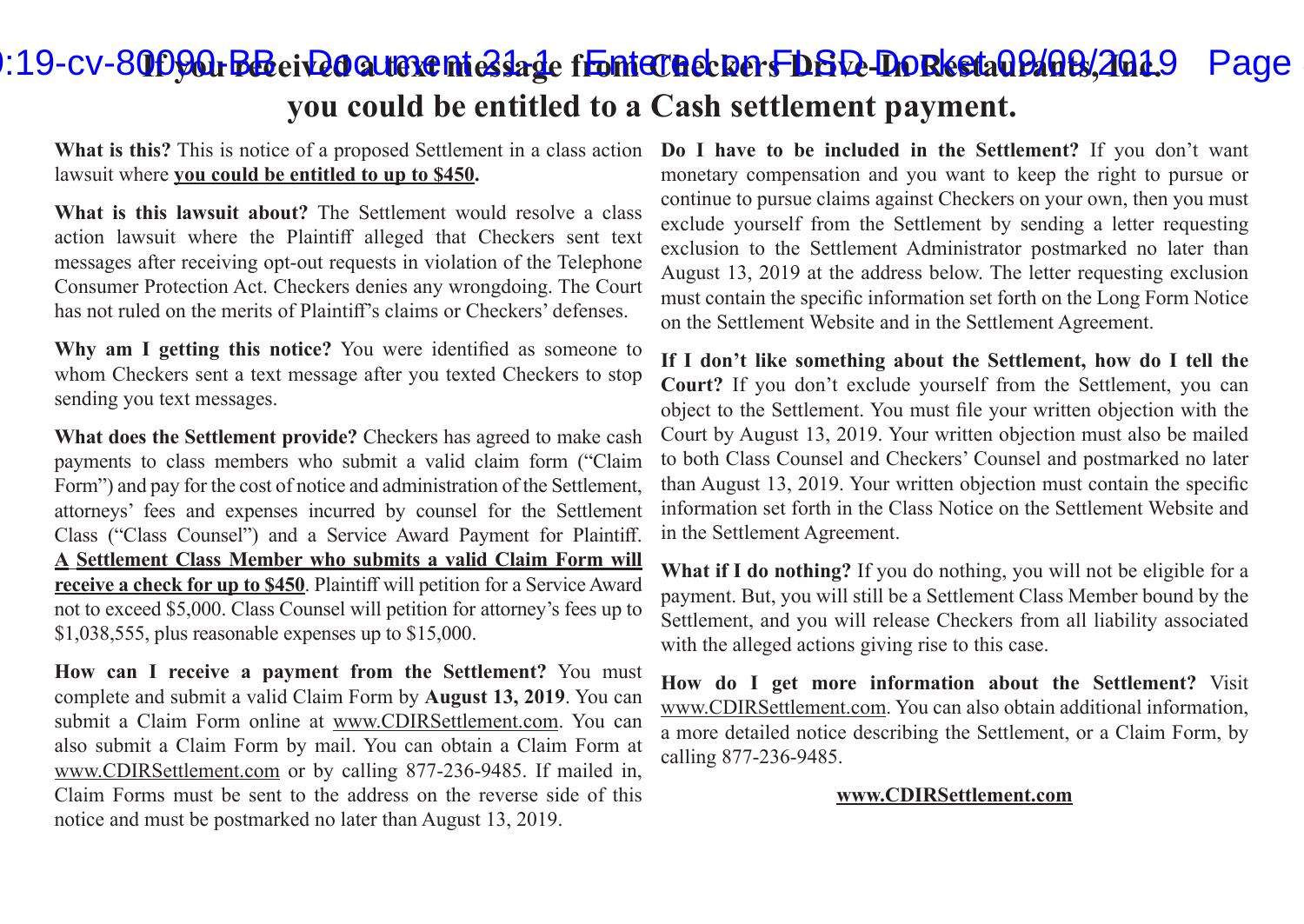Case 9:19-cv-80090-BB Document 21-1 Entered on FLSD Docket 09/09/2019 Page 9 of 10

# **EXHIBIT B**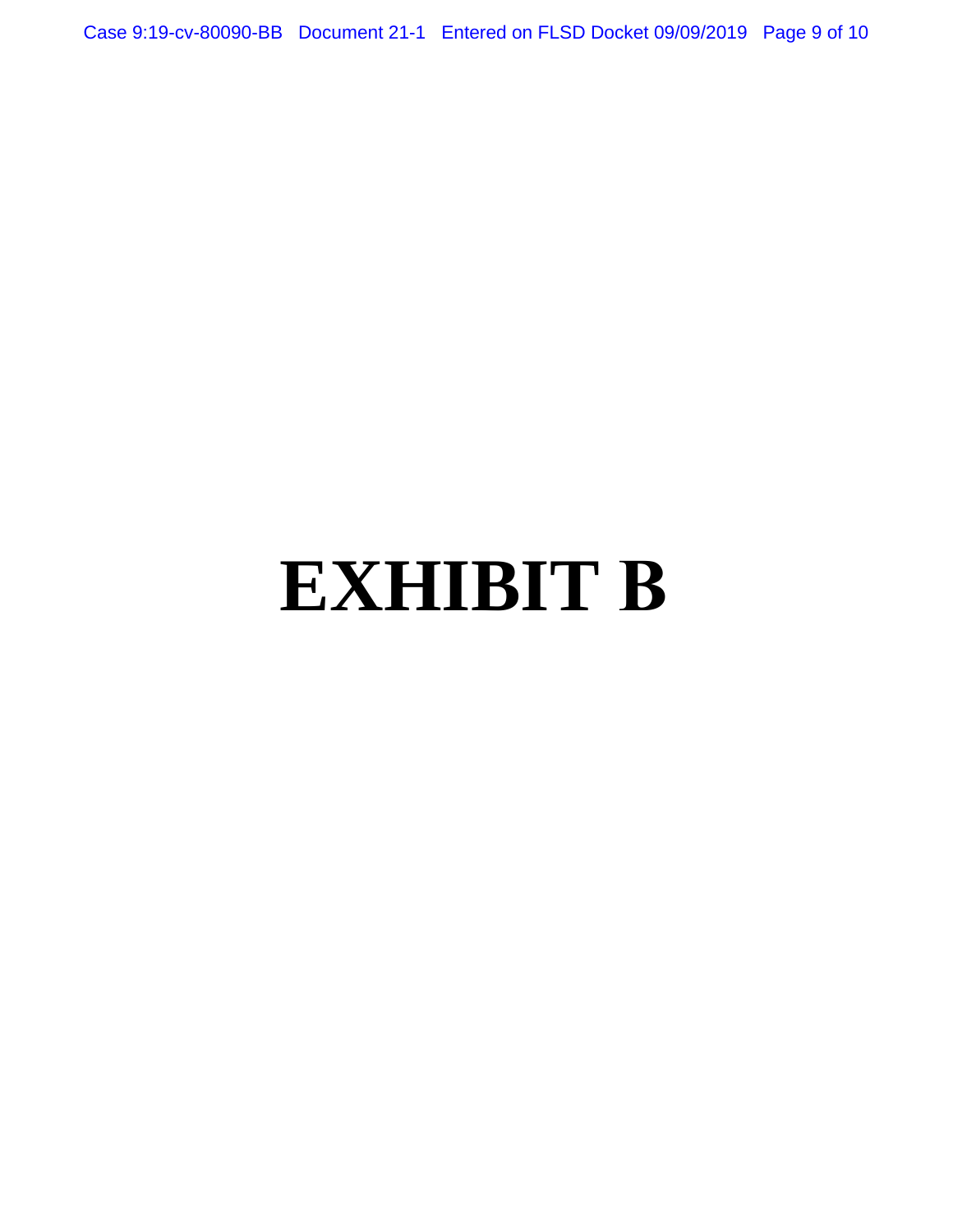Claim8: <<Claim8>> PIN: <<PIN>>

# **If you received a text message from Checkers Drive-In Restaurants, Inc. you could be entitled to a Cash settlement payment.**

**What is this?** This is notice of a proposed Settlement in a class action lawsuit where **you could be entitled to up to \$450.**

**What is this lawsuit about?** The Settlement would resolve a class action lawsuit where the Plaintiff alleged that Checkers sent text messages after receiving opt-out requests in violation of the Telephone Consumer Protection Act. Checkers denies any wrongdoing. The Court has not ruled on the merits of Plaintiff's claims or Checkers' defenses.

**Why am I getting this notice?** You were identified as someone to whom Checkers sent a text message after you texted Checkers to stop sending you text messages.

**What does the Settlement provide?** Checkers has agreed to make cash payments to class members who submit a valid claim form ("Claim Form") and pay for the cost of notice and administration of the Settlement, attorneys' fees and expenses incurred by counsel for the Settlement Class ("Class Counsel") and a Service Award Payment for Plaintiff. **A Settlement Class Member who submits a valid Claim Form will receive a check for up to \$450**. Plaintiff will petition for a Service Award not to exceed \$5,000. Class Counsel will petition for attorney's fees up to \$1,038,690, plus reasonable expenses up to \$15,000.

**How can I receive a payment from the Settlement?** You must complete and submit a valid Claim Form by **August 13, 2019**. You can submit a Claim Form online at www.CDIRsettlement.com. You can also submit a Claim Form by mail. You can obtain a Claim Form at www.CDIRsettlement.com or by calling 877-236-9485. If mailed in, Claim Forms must be sent to the address below and must be postmarked no later than August 13, 2019.

**Do I have to be included in the Settlement?** If you don't want monetary compensation and you want to keep the right to pursue or continue to pursue claims against Checkers on your own, then you must exclude yourself from the Settlement by sending a letter requesting exclusion to the Settlement Administrator postmarked no later than August 13, 2019 at the address below. The letter requesting exclusion must contain the specific information set forth on the Long Form Notice on the Settlement Website and in the Settlement Agreement.

**If I don't like something about the Settlement, how do I tell the Court?** If you don't exclude yourself from the Settlement, you can object to the Settlement. You must file your written objection with the Court by August 13, 2019. Your written objection must also be mailed to both Class Counsel and Checkers' Counsel and postmarked no later than August 13, 2019. Your written objection must contain the specific information set forth in the Class Notice on the Settlement Website and in the Settlement Agreement.

**What if I do nothing?** If you do nothing, you will not be eligible for a payment. But, you will still be a Settlement Class Member bound by the Settlement, and you will release Checkers from all liability associated with the alleged actions giving rise to this case.

**How do I get more information about the Settlement?** Visit www.CDIRsettlement.com. You can also obtain additional information, a more detailed notice describing the Settlement, or a Claim Form, by calling 877-236-9485.

#### **www.CDIRsettlement.com**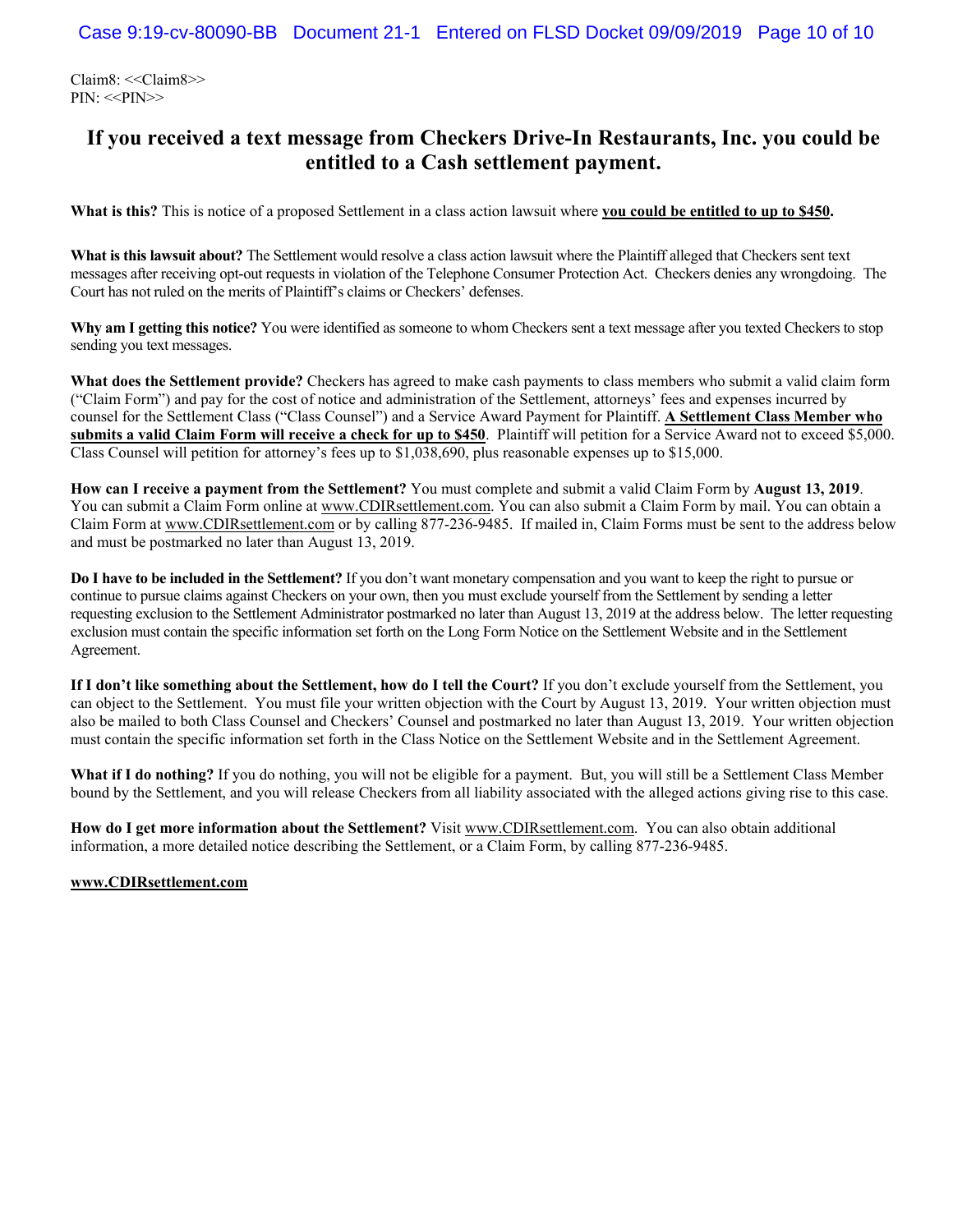# **EXHIBIT B**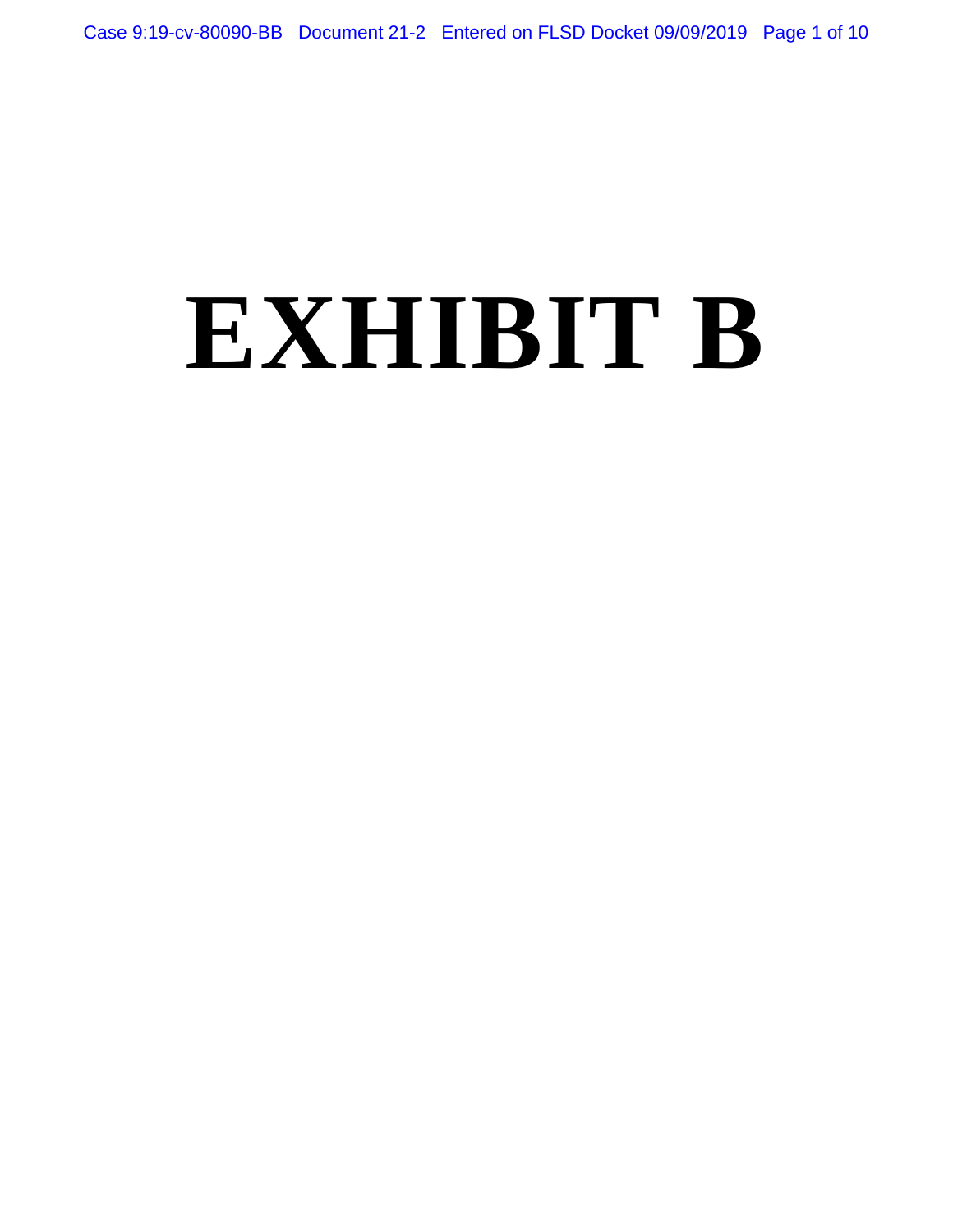# **UNITED STATES DISTRICT COURT SOUTHERN DISTRICT OF FLORIDA**

#### **CASE NO. 9:19-cv-80090-BLOOM/Reinhart**

JOEL MEDGEBOW, individually and on behalf of all others similarly situated

Plaintiff,

vs.

CHECKERS DRIVE-IN RESTAURANTS INC.,

\_\_\_\_\_\_\_\_\_\_\_\_\_\_\_\_\_\_\_\_\_\_\_\_\_\_\_\_\_\_\_\_\_\_\_\_\_\_\_\_\_\_\_/

Defendant.

# **[PROPOSED] ORDER GRANTING FINAL APPROVAL TO CLASS ACTION SETTLEMENT AND FINAL JUDGMENT**

On May 28, 2019, this Court granted preliminary approval to the proposed class action settlement set forth in the Stipulation and Settlement Agreement (the "Settlement Agreement") between Plaintiff Joel Medgebow ("Plaintiff"), on behalf of himself and all members of the Settlement Class,<sup>1</sup> and Defendant Checkers Drive-In Restaurants, Inc. ("Checkers") (collectively, the "Parties"). The Court also provisionally certified the Settlement Class for settlement purposes, approved the procedure for giving Class Notice to the Settlement Class Members, and set a Final Approval Hearing to take place on September 17, 2019.

On September 17, 2019, the Court held a duly noticed Final Approval Hearing to consider: (1) whether the terms and conditions of the Settlement Agreement are fair, reasonable and adequate; (2) whether a judgment should be entered dismissing Plaintiff's Amended Complaint on the merits and with prejudice in favor of Checkers and against all persons or entities who are

<sup>1</sup> Unless otherwise defined, capitalized terms in this Order have the definitions found in the Settlement Agreement.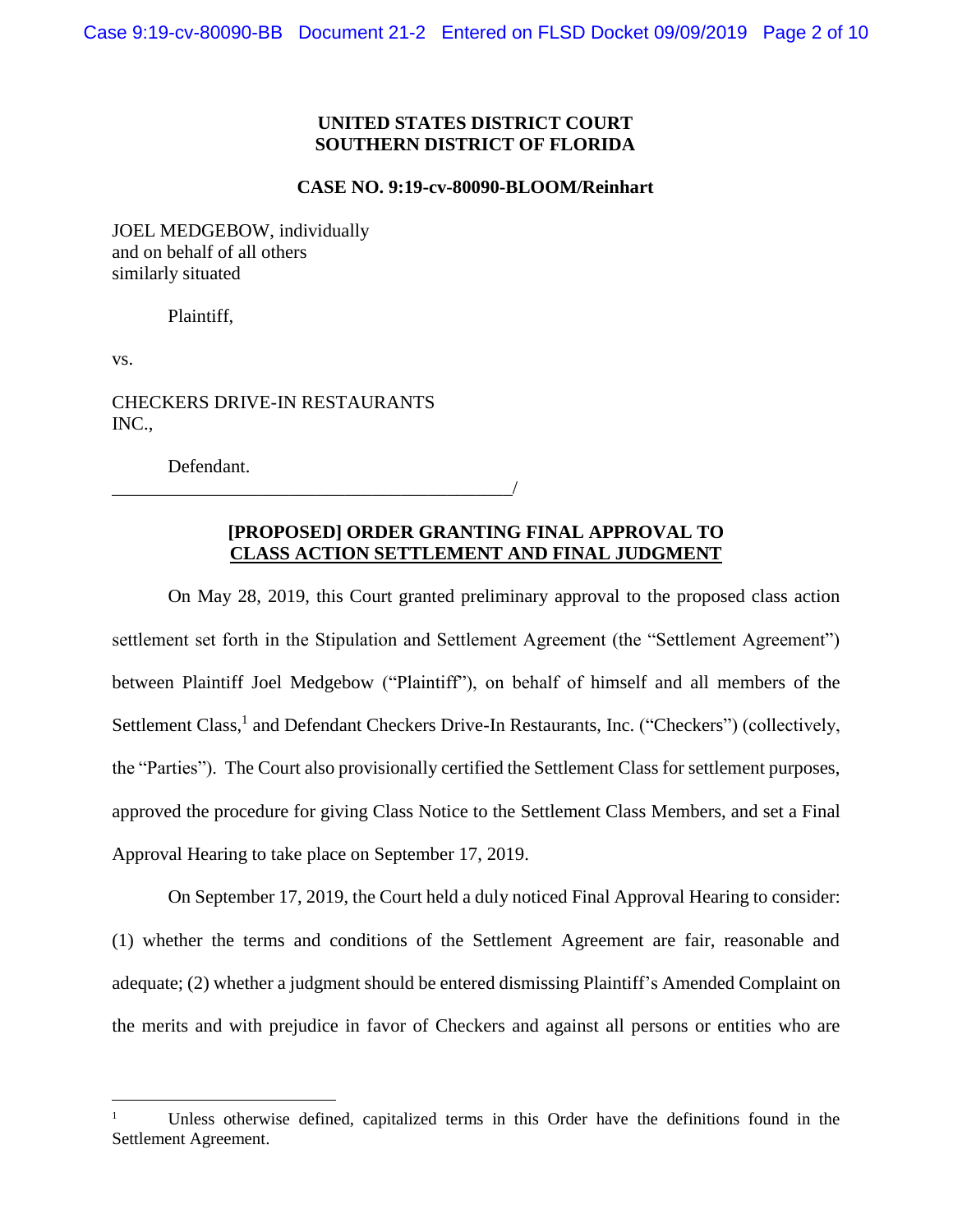Settlement Class Members herein who have not requested exclusion from the Settlement Class; and (3) whether and in what amount to award counsel for the Settlement Class as Attorneys' Fees and Expenses and whether and in what amount to award a Service Award to Plaintiff.

#### **NOW, THEREFORE, IT IS HEREBY ORDERED THAT**:

#### **I. JURISDICTION OF THE COURT**

1. The Court has personal jurisdiction over the parties and the Settlement Class Members, venue is proper, and the Court has subject matter jurisdiction to approve the Settlement Agreement, including all Exhibits thereto, and to enter this Final Order and Judgment. Without in any way affecting the finality of this Final Order and Judgment, this Court hereby retains jurisdiction as to all matters relating to administration, consummation, enforcement, and interpretation of the Settlement Agreement and of this Final Order and Judgment, and for any other necessary purpose.

2. The Settlement Agreement was negotiated at arm's length by experienced counsel who were fully informed of the facts and circumstances of this litigation (the "Litigation" or the "Action") and of the strengths and weaknesses of their respective positions. The Settlement Agreement was reached after the Parties had engaged in mediation and extensive settlement discussions and after the exchange of information, including information about the size and scope of the Settlement Class. Counsel for the Parties were therefore well positioned to evaluate the benefits of the Settlement Agreement, taking into account the expense, risk, and uncertainty of protracted litigation.

3. The Court finds that the prerequisites for a class action under Fed. R. Civ. P. 23 have been satisfied for settlement purposes for each Settlement Class Member in that: (a) the number of Settlement Class Members is so numerous that joinder of all members thereof is impracticable; (b) there are questions of law and fact common to the Settlement Class; (c) the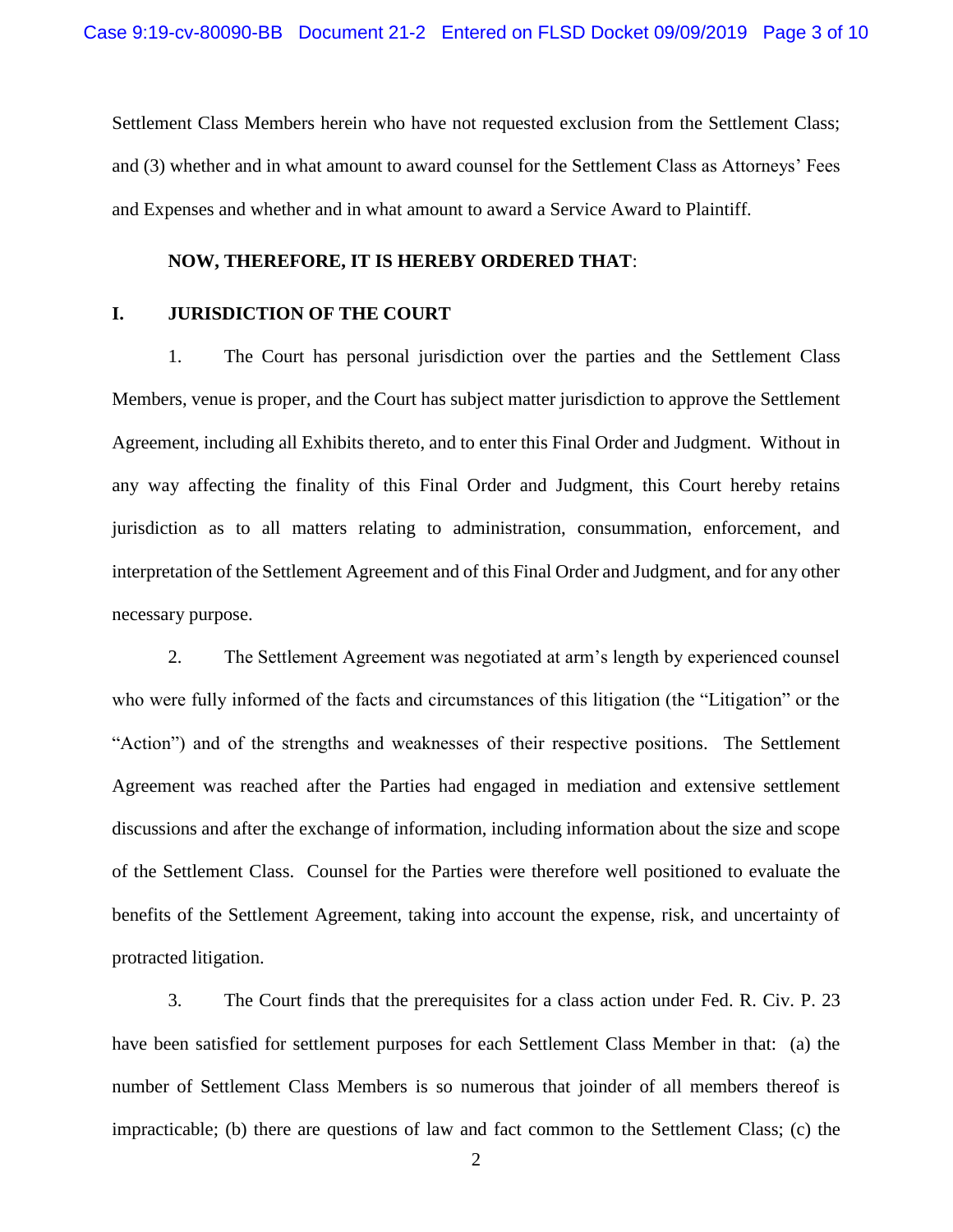claims of Plaintiff are typical of the claims of the Settlement Class she seeks to represent; (d) Plaintiff and Class Counsel have and will continue to fairly and adequately represent the interests of the Settlement Class for purposes of entering into the Settlement Agreement; (e) the questions of law and fact common to the Settlement Class Members predominate over any questions affecting any individual Settlement Class Member; (f) the Settlement Class is ascertainable; and (g) a class action is superior to the other available methods for the fair and efficient adjudication of the controversy.

# **II. CERTIFICATION OF SETTLEMENT CLASS**

4. Pursuant to Fed. R. Civ. P. 23, this Court hereby finally certifies the Settlement Class, as identified in the Settlement Agreement: All persons in the United States (i) identified in the Settlement Class List (ii) who between January 28, 2018 and May 28, 2019 (the "Class Period"), attempted to unsubscribe from receiving text messages from Checkers' short code 88001, by texting "stop," "cancel," "unsubscribe," "end," "quit," "optout," "opt out," "remove," "cancelar," "arret," or "arrette" (or any variation thereof) and were subsequently sent text message advertisements or promotions from Checkers to their cellular telephone and did not re-subscribe to receive text messages. Persons meeting this definition are referenced herein collectively as the "Settlement Class," and individually as "Settlement Class Members."

Notwithstanding the foregoing, this class specifically excludes persons in the following categories: (A) individuals who are or were during the Class Period officers or directors of Checkers or any of its respective affiliates; (B) the district judge and magistrate judge presiding over this case, the judges of the United States Court of Appeals for the Eleventh Circuit, their spouses, and persons within the third degree of relationship to any of them; and (C) all persons who file a timely and proper request to be excluded from the Settlement Class in accordance with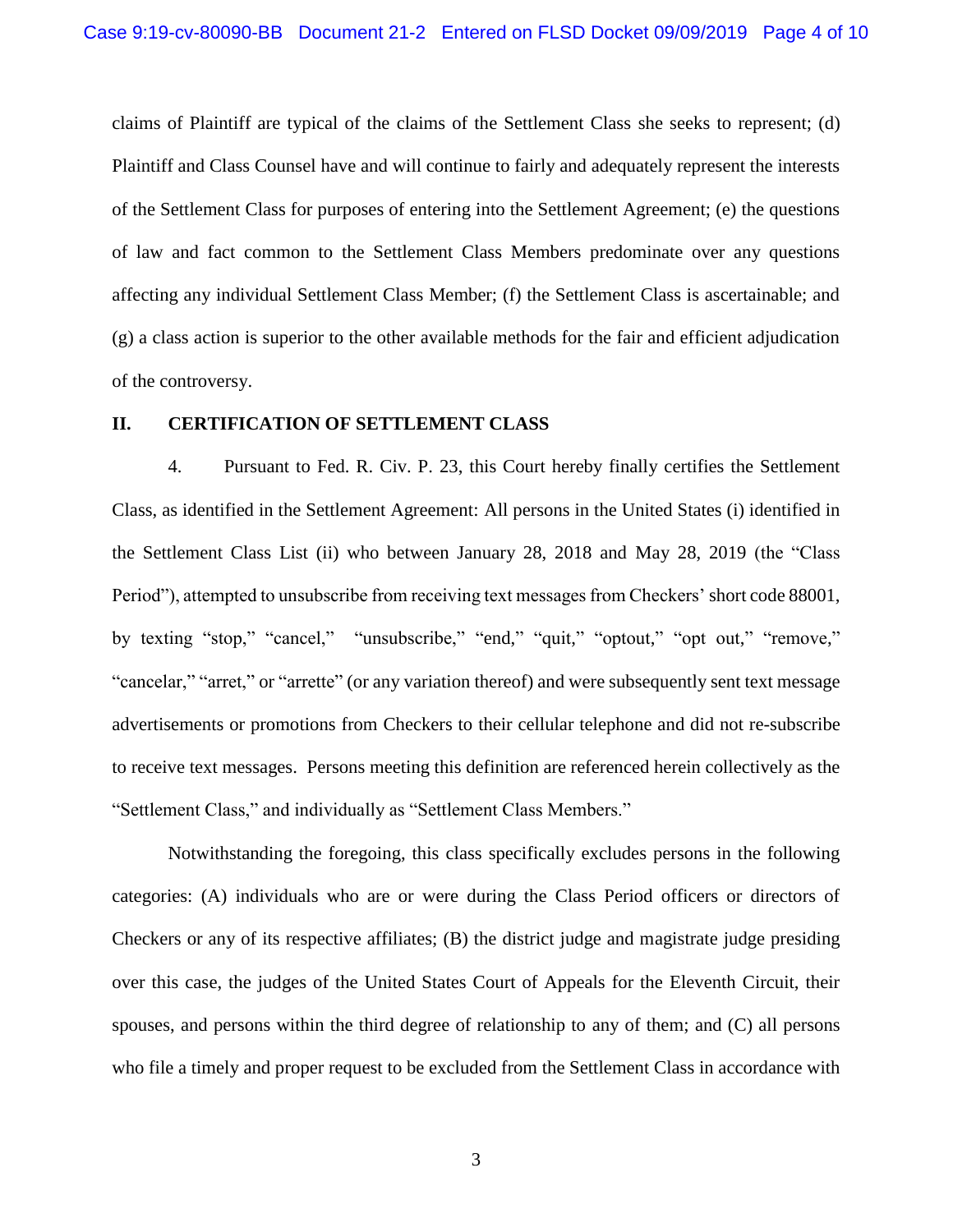Section III(D) of the Settlement Agreement. The following persons timely submitted requests to exclude themselves and shall be excluded from the Settlement Class: [*See* Exhibit A to this Order].

# **III. APPOINTMENT OF CLASS REPRESENTATIVES AND CLASS COUNSEL**

5. The Court finally appoints attorneys Seth Lehrman of Edwards Pottinger, LLC and Joshua Eggnatz and Michael Pascucci of Eggnatz Pascucci, P.A. as Class Counsel for the Settlement Class.

6. The Court finally designates Plaintiff Joel Medgebow as the Class Representative.

#### **IV. NOTICE AND CLAIMS PROCESS**

7. The Court makes the following findings on notice to the Settlement Class:

(a) The Court finds that the distribution of the Class Notice, as provided for in the Settlement Agreement, (i) constituted the best practicable notice under the circumstances to Settlement Class Members, (ii) constituted notice that was reasonably calculated, under the circumstances, to apprise Settlement Class Members of, among other things, the pendency of the Action, the nature and terms of the proposed Settlement, their right to object or to exclude themselves from the proposed Settlement, and their right to appear at the Final Approval Hearing, (iii) was reasonable and constituted due, adequate, and sufficient notice to all persons entitled to be provided with notice, and (iv) complied fully with the requirements of Fed. R. Civ. P. 23, the United States Constitution, the Rules of this Court, and any other applicable law.

(b) The Court finds that the Class Notice and methodology set forth in the Settlement Agreement, the Preliminary Approval Order, and this Final Order and Judgment (i) constitute the most effective and best practicable notice under the circumstances of the relief available to Settlement Class Members pursuant to the Agreement; (ii) reached a high percentage of the Settlement Class and constitutes due, adequate, and sufficient notice for all other purposes to all Settlement Class Members; and (iii) comply fully with the requirements of Fed. R. Civ. P.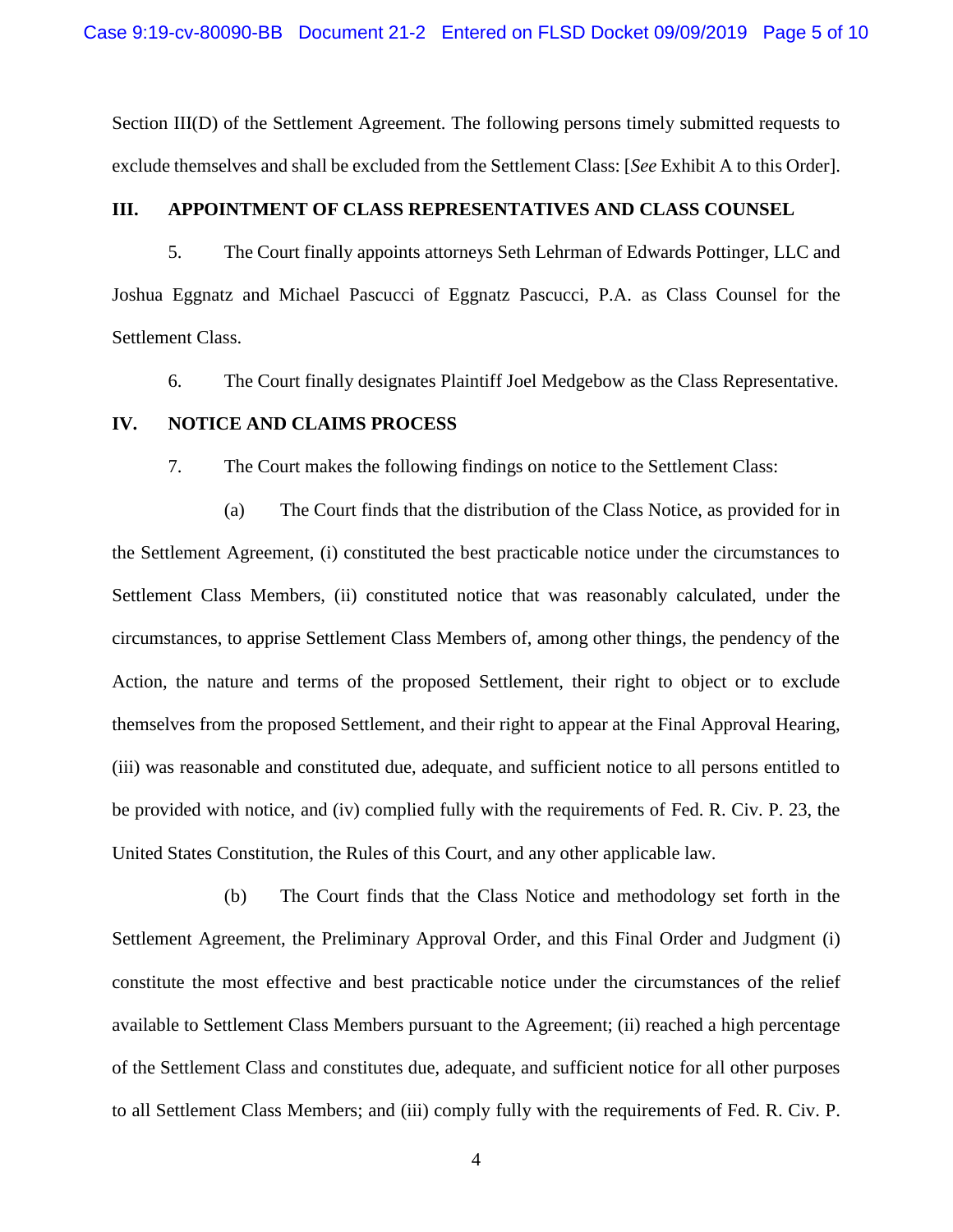23, the United States Constitution, the Rules of this Court, and any other applicable laws.

# **V. FINAL APPROVAL OF THE CLASS ACTION SETTLEMENT**

8. The Settlement Agreement is finally approved in all respects as fair, reasonable and adequate. The terms and provisions of the Settlement Agreement, including all Exhibits thereto, have been entered into in good faith and are hereby fully and finally approved as fair, reasonable, and adequate as to, and in the best interests of, each of the Parties and the Settlement Class Members. Full opportunity has been given to the Settlement Class Members to exclude themselves from the Settlement, object to the terms of the Settlement or to Class Counsel's request for attorneys' fees, costs, and expenses and for payments to the Class Representatives, and otherwise participate in the Final Approval Hearing.

# **VI. ADMINISTRATION OF THE SETTLEMENT**

9. The Parties are hereby directed to implement the Settlement Agreement according to its terms and provisions. The Settlement Administrator is directed to provide Claim Settlement Payments to those Settlement Class Members who submit valid, timely, and complete Claims.

10. The Court hereby approves Class Counsel's request for attorney fees in the amount of \$1,038,555.55, plus costs in the amount of \$3,708.97. The Court finds that the requested fees of 30% of the Settlement Fund are reasonable under the percentage-of-the fund and benefit approach.

11. The Settlement Administrator shall pay Class Counsel the total amount of \$1,042,264.52 as reasonable attorneys' fees, inclusive of the award of reasonable costs incurred in this Action. The award of attorneys' fees and costs to Class Counsel shall be paid out of the Settlement Fund within the time period and manner set forth in the Settlement Agreement.

12. The Court finds that no objections were submitted by any Settlement Class Member.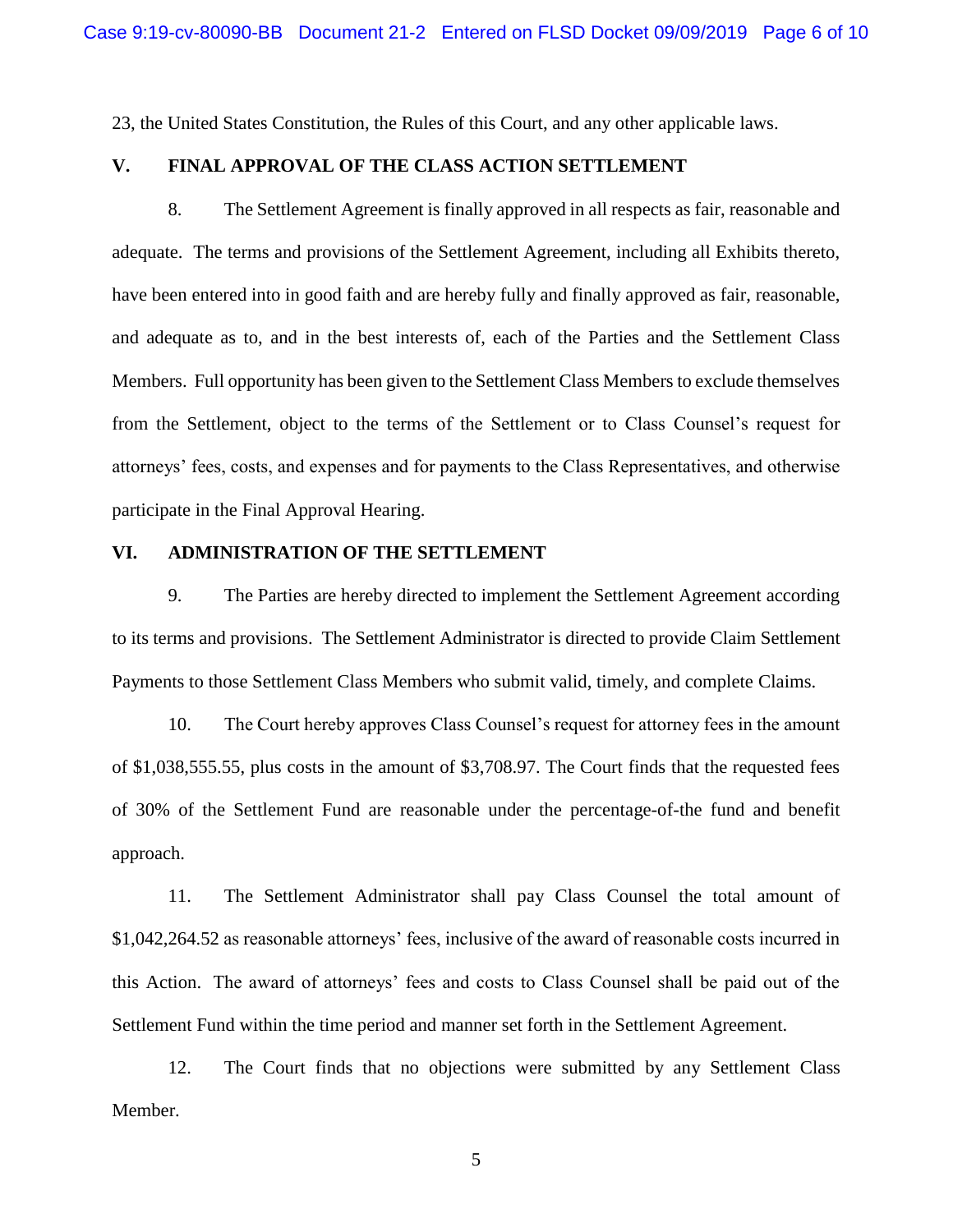13. The Court awards a Service Award in the amount of \$5,000.00 to Plaintiff Joel Medgebow payable pursuant to the terms of the Settlement Agreement.

#### **VII. RELEASE OF CLAIMS**

14. Upon entry of this Final Approval Order, all members of the Class who did not validly and timely submit Requests for Exclusion in the manner provided in the Agreement shall, by operation of this Final Approval Order and Judgment, have fully, finally and forever released, relinquished and discharged Checkers and the Released Parties from the Released Claims as set forth in the Settlement Agreement.

15. Furthermore, all Settlement Class Members who did not validly and timely submit Requests for Exclusion in the manner provided in the Agreement are hereby permanently barred and enjoined from filing, commencing, prosecuting, maintaining, intervening in, participating in, conducting or continuing, either directly or in any other capacity, either individually or as a class, any action or proceeding in any court, agency, arbitration, tribunal or jurisdiction, asserting any claims released pursuant to the Settlement Agreement, or seeking an award of fees and costs of any kind or nature whatsoever and pursuant to any authority or theory whatsoever, relating to or arising from the Action or Released Claims or that could have been brought in the Action.

16. The terms of the Settlement Agreement and of this Final Approval Order, including all Exhibits thereto, shall be forever binding on, and shall have *res judicata* and preclusive effect in, all pending and future lawsuits maintained by the Plaintiff and all other Settlement Class Members, as well as their heirs, executors and administrators, successors, and assigns.

17. The Releases, which are set forth in Section V of the Settlement Agreement and which are also set forth below, are expressly incorporated herein in all respects and are effective as of the date of this Final Order and Judgment; and the Released Parties (as that term is defined below and in the Settlement Agreement) are forever released, relinquished, and discharged by the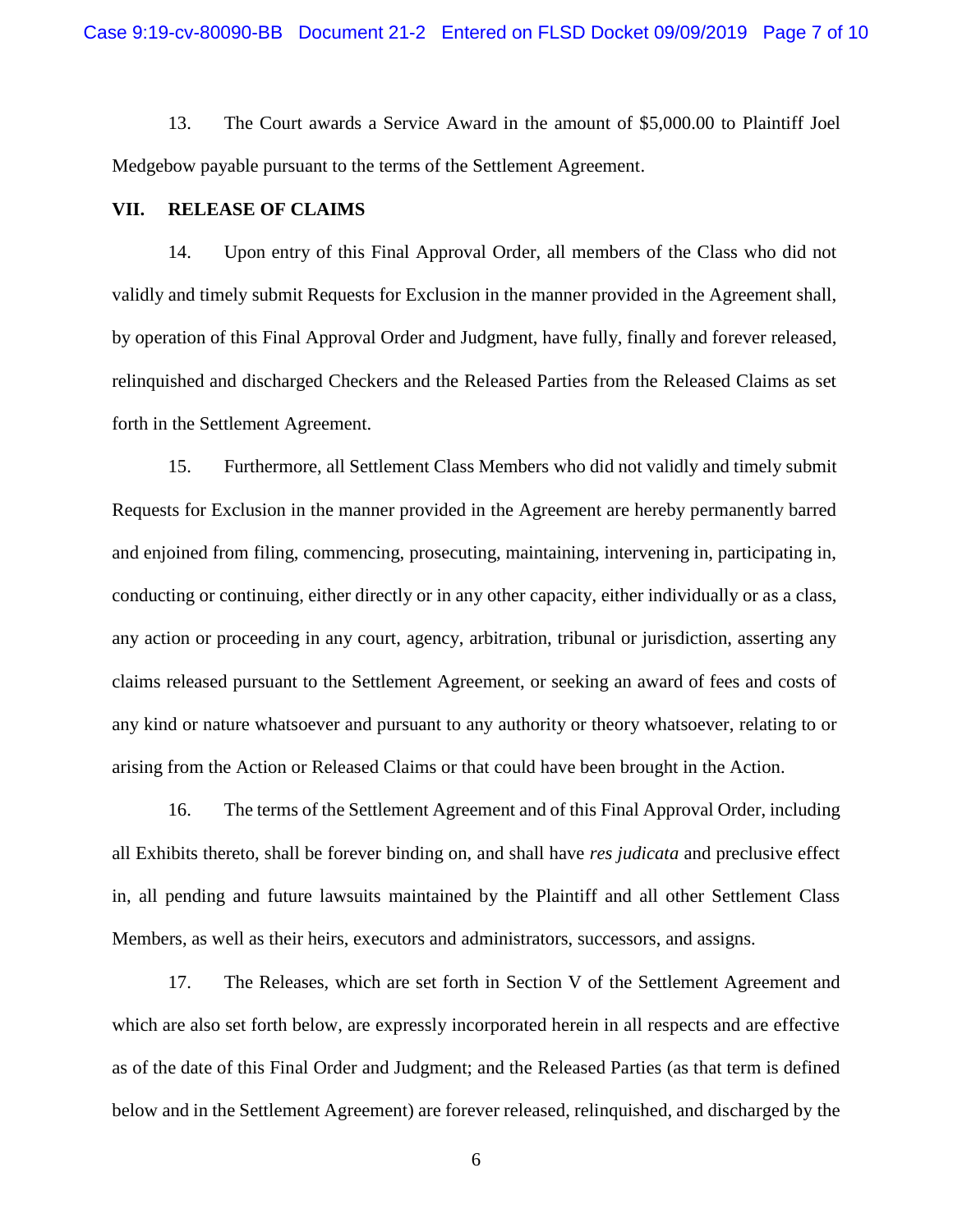Settlement Class Members (as that term is defined below and in the Settlement Agreement) from all Released Claims (as that term is defined below and in the Settlement Agreement).

(a) The Settlement Agreement and Releases do not affect the rights of Settlement Class Members who timely and properly submit a Request for Exclusion from the Settlement in accordance with the requirements in Section III(D) of the Settlement Agreement.

(b) The administration and consummation of the Settlement as embodied in the Settlement Agreement shall be under the authority of the Court. The Court shall retain jurisdiction to protect, preserve, and implement the Settlement Agreement, including, but not limited to, enforcement of the Releases. The Court expressly retains jurisdiction in order to enter such further orders as may be necessary or appropriate in administering and implementing the terms and provisions of the Settlement Agreement.

(c) The Settlement Agreement shall be the exclusive remedy for any and all Settlement Class Members, except those who have properly requested exclusion (opted-out), and the Released Parties shall not be subject to liability or expense for any of the Released Claims to any Settlement Class Member(s).

(d) The Releases shall not preclude any action to enforce the terms of the Settlement Agreement, including participation in any of the processes detailed therein. The Releases set forth herein and in the Settlement Agreement are not intended to include the release of any rights or duties of the Parties arising out of the Settlement Agreement, including the express warranties and covenants contained therein.

18. Plaintiff and all Settlement Class Members who did not timely exclude themselves from the Settlement Class are, from this day forward, hereby permanently barred and enjoined from directly or indirectly: (i) asserting any Released Claims in any action or proceeding; (ii) filing, commencing, prosecuting, intervening in, or participating in (as class members or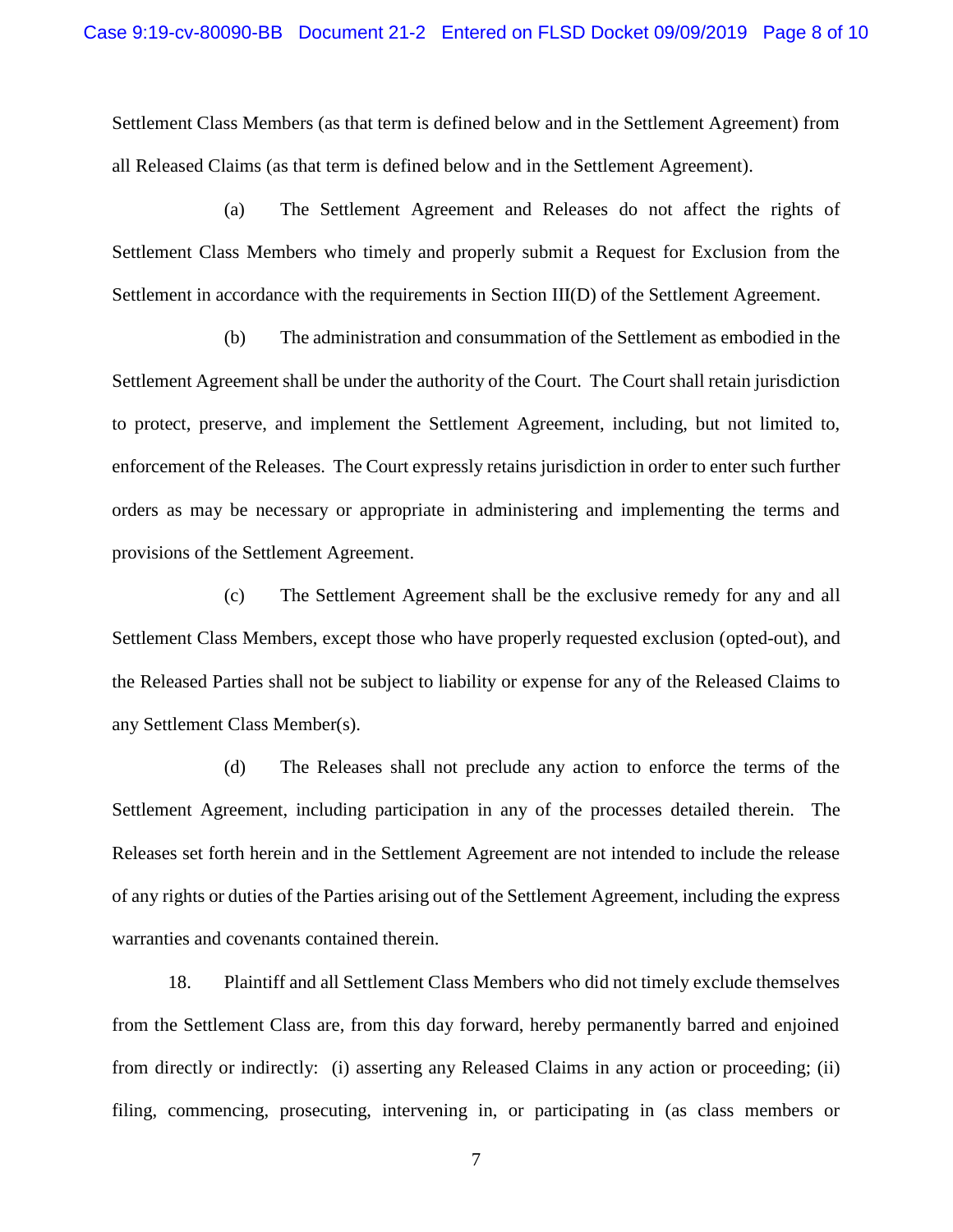otherwise), any lawsuit based on or relating to any the Released Claims or the facts and circumstances relating thereto; or (iii) organizing any Settlement Class Members into a separate class for purposes of pursuing as a purported class action any lawsuit (including by seeking to amend a pending complaint to include class allegations, or seeking class certification in a pending action) based on or relating to any of the Released Claims.

# **VIII. NO ADMISSION OF LIABILITY**

19. Neither the Settlement Agreement, nor any of its terms and provisions, nor any of the negotiations or proceedings connected with it, nor any of the documents or statements referred to therein, nor this Final Order and Judgment, nor any of its terms and provisions, shall be:

(a) offered by any person or received against Checkers or any Released Party as evidence of, or construed as or deemed to be evidence of, any presumption, concession, or admission by Checkers of the truth of the facts alleged by any person, the validity of any claim that has been or could have been asserted in the Litigation or in any other litigation or judicial or administrative proceeding, the deficiency of any defense that has been or could have been asserted in the Litigation or in any litigation, or of any liability, negligence, fault, or wrongdoing by Checkers or any Released Party;

(b) offered by any person or received against Checkers or any Released Party as evidence of a presumption, concession, or admission of any fault or violation of any law by Checkers or any Released Party; or

(c) offered by any person or received against Checkers or any Released Party as evidence of a presumption, concession, or admission with respect to any liability, negligence, fault, or wrongdoing in any civil, criminal, or administrative action or proceeding.

## **IX. OTHER PROVISIONS**